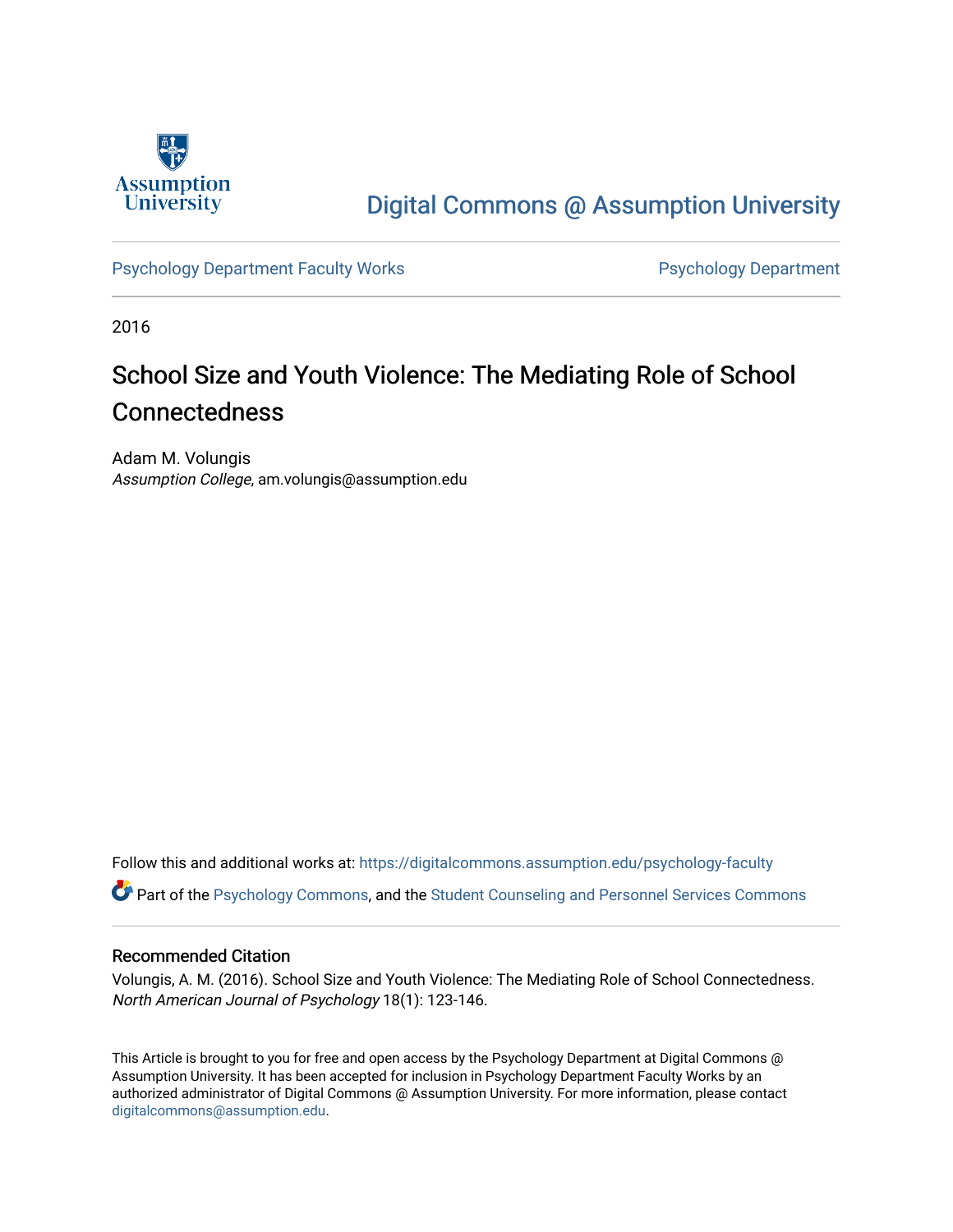# **School Size and Youth Violence: The Mediating Role of School Connectedness**

# Adam M. Volungis

*Assumption College* 

Youth violence continues to be considered a public health concern in the United States. This study utilized longitudinal data to test the possible mediating and moderating effects of school connectedness between school size and youth violence. The participants were obtained from Waves I and II of the National Longitudinal Study of Adolescent Health (Add Health), a nationally representative ongoing survey of  $7<sup>th</sup>$  through  $12<sup>th</sup>$  grade students in the United States. A series of multilevel models using Hierarchical Linear Modeling (HLM6) procedures were compared. Results did not support school connectedness as a moderator; however, results did support school connectedness as a mediator between school size and youth violence. These findings highlight the importance of how the quality of individual student-school personnel relationships can play a role in preventing violence both within and outside of the school setting.

Violence in some form has always existed in our schools and communities, but highly publicized shootings in the 1990s, such as Littleton, Colorado, Jonesboro, Arkansas, and Paducah, Kentucky have led to increased public awareness and concern (Modzeleski et al., 2008). In 2001, the Surgeon General concluded that youth violence is a public health concern in the United States (U. S. Department of Health and Human Services, 2001). Interestingly, although school and community violent crimes committed by juveniles have declined over the past decade (Federal Bureau of Investigation, 2013), compared to all other age groups, children and adolescents are most likely to be crime victims (Furlong & Morrison, 2000), and youth violence is the second leading cause of fatal injuries for adolescents (Centers for Disease Control and Prevention, 2014).

In addition to consequences like injury or death, violence exposure and victimization are associated with a wide range of psychological risk factors (e.g., posttraumatic stress disorder [PTSD], depression, high-risk sexual behaviors) and serious physical health conditions (e.g., heart disease; Hammond, Haegerich, & Saul, 2009; Kia-Keating & Ellis, 2007; Ludwig & Warren, 2009). An additional concern of youth exposure to violence tends to be a consequent cycle of violence where victims

*\_\_\_\_\_\_\_\_\_\_\_\_\_\_\_\_\_\_\_\_\_\_\_\_\_\_\_\_\_\_\_\_* 

*Author info:* Correspondence should be sent to: Dr. Adam M. Volungis, Department of Psychology, Assumption College, 500 Salisbury St., Worcester, MA 01609-1296. E-mail: am.volungis@assumption.edu *North American Journal of Psychology*, 2016, Vol. 18, No. 1, 123-146. © NAJP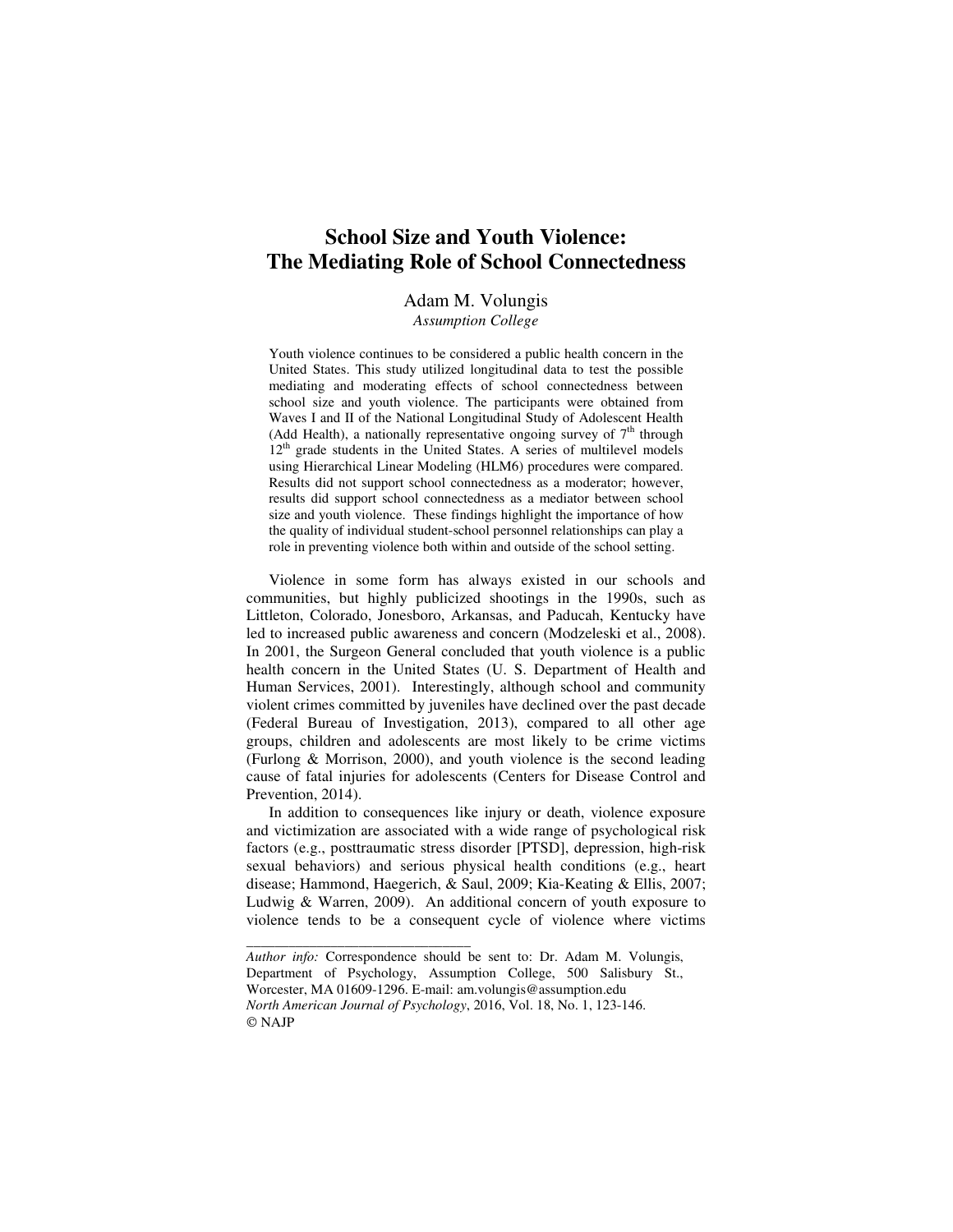become the perpetrators (Osofsky, Werers, Hann, & Fick, 1993). Brookmeyer, Fanti, and Henrich (2006) found that simply being exposed to violence is a significant predictor of subsequent increases in violent behavior.

Research on school violence has tended to examine characteristics of youth who exhibit violent or high rates of aggressive behavior. In reviewing the extant research, Furlong and Morrison (2000) asserted that research on youth violence should expand the focus to examine the context and precursors that may influence violent behaviors. In this regard, social and environmental factors (e.g., social settings, social networks, school characteristics) may be particularly important (Hoagwood, 2000). More specifically, relationships between students and adults may have a significant impact on the occurrence of youth violence (Vossekuil, Fein, Reddy, Borum, & Modzeleski, 2002), and there is growing literature that specifically addresses enhancing students' relationships with school personnel (e.g., Chapman, Buckley, Sheehan, & Shochet, 2013; Lapan, Wells, Petersen, & McCann, 2014). The impact of students' relationships with adults in school settings has been studied as "school connectedness."

#### **Youth Violence and School Connectedness**

School connectedness has been defined in different ways, but a common theme emphasizes the quality of relationships between students and school personnel (faculty, staff, and administrators). A commonly accepted definition of school connectedness is students' perception of quality relationships with students and school personnel, feeling supported by school personnel, and feeling safe while in school (McNeely & Falci, 2004; Resnick et al., 1997).

Researchers have found that adolescents who tend to feel nurtured, supported, and accepted within such contexts as peers, school, and community are more likely to attend school, experience improved academic performance, and graduate (Hawkins et al., 2000; Kearney, 2008; Resnick et al., 1997; Shochet, Dadds, Ham, & Montague, 2006; Thompson, Iachan, Overpeck, Ross, & Gross, 2006). Studies have also indicated that students who feel connected to their teachers and peers are more likely to seek help with interpersonal issues (McNeely, Nonnemaker, & Blum, 2002; Townsend & McWhirter, 2005). Furthermore, students' trusting relationships with school personnel may have a positive impact on academic achievement, well-being, and resiliency (Catalano, Haggerty, Oesterle, Fleming, & Hawkins, 2004; Joyce & Early, 2014; Shochet et al., 2006; Smith & Sandhu, 2004).

Several studies also indicated that students who feel more connected within their school are less likely to engage in disruptive or antisocial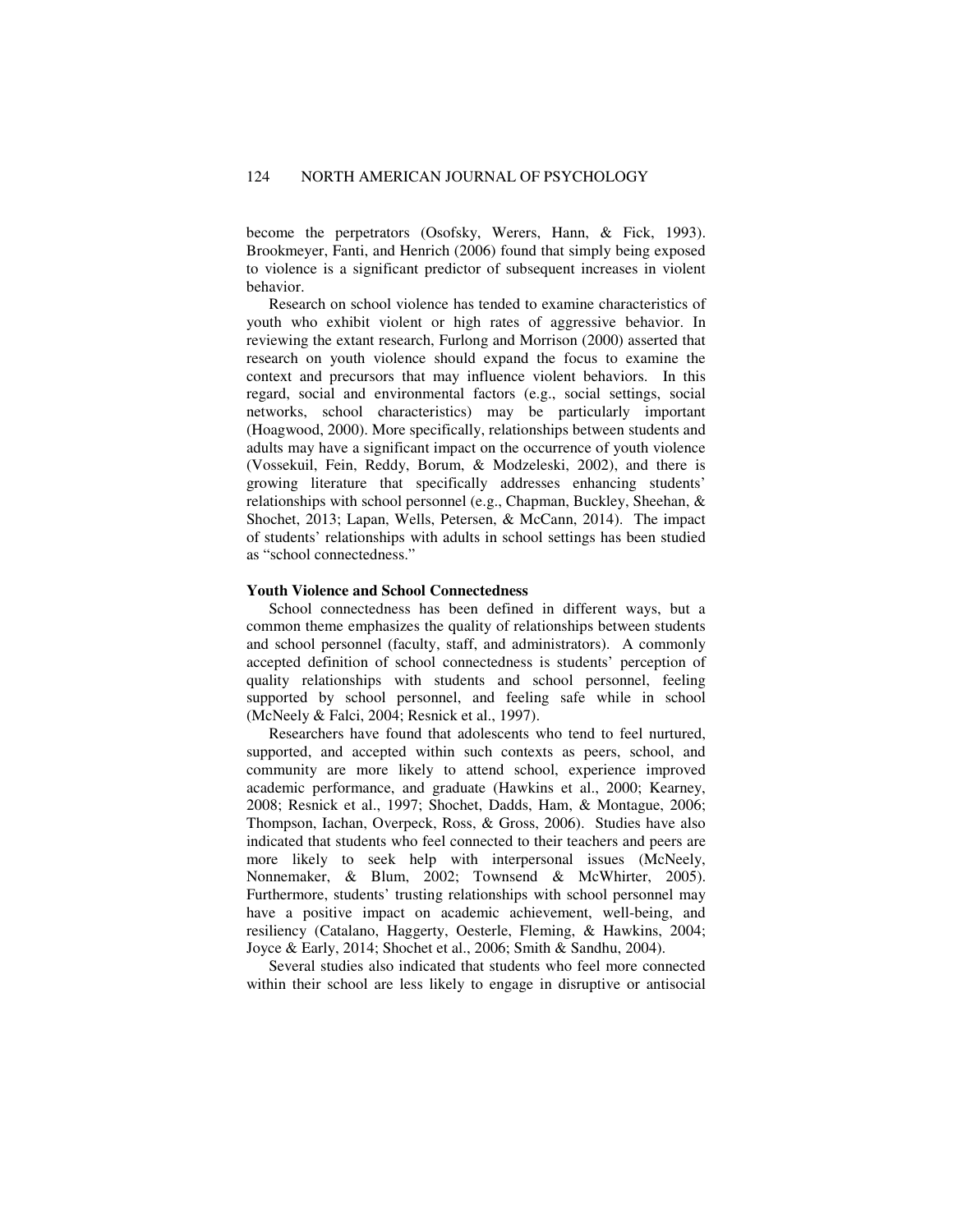behaviors (Brookmeyer et al., 2006; Miller, Breham, & Whitehouse, 1998; O'Donnell, Hawkins, & Abbott, 1995; Ozer, 2005). More specifically**,** Resnick, Harris, and Blum (1993) found that high school students who reported high levels of school connectedness had significantly lower rates of emotional distress, suicidal ideation/behavior, and risky/delinquent behaviors than students with low levels of school connectedness. Resnick et al. (1997) obtained similar results based upon a cross-sectional analysis of interview data from over 12,000 adolescents (grades 7-12) who participated in the National Longitudinal Study on Adolescent Health (Add Health). Also using Add Health data, Franke (2000) found school attachment (a variation of school connectedness) to play a role in preventing violence against both property and people. In comparison to students with low levels of school connectedness, students with high levels of school connectedness are less likely to be perpetrators, or victims, of violence (Chapman, Buckley, Sheehan, Shochet, & Romaniuk, 2011; Resnick, Ireland, & Borokowski, 2004; Wilson, 2004). Finally, in one of the few studies to look at school connectedness as a mediator, Loukas, Suzuki, and Horton (2006) found school connectedness to mediate the relationship between three school climate variables (e.g., perceived friction, perceived cohesion, and overall class satisfaction) and future conduct problems one year later.

#### **Youth Violence and School Size**

There appears to be a relationship between school connectedness and youth violence, but few studies have examined the complexities of this relationship. It is likely that other variables influence the relationship of school connectedness and youth violence. One area of interest is a growing body of literature focusing on school size. More specifically, in the past 30 years, there has been growing empirical support that as school size increases, students tend to have less participation in school activities, higher absenteeism, and higher dropout rates (Cotton, 1996; Fowler & Walberg, 1991; Jones, Toma, & Zimmer, 2008; Kearney, 2008; Lindsay, 1982; Pittman & Haughwout, 1987). Students in larger schools also tend to have lower levels of academic achievement and lower rates of attending college (Cotton, 1996; Galletti, 1999; Pittman & Haughwout, 1987; Ready, Lee, & Welner, 2004). Many studies show these domains of functioning to be superior in smaller schools, with a few studies indicating that larger schools are "equally" effective at best (Lindsay, 1982).

With respect to the development of meaningful relationships between students and school personnel, some evidence favors small schools. For example, research has shown that as school size increases, students tend to report lower levels of school satisfaction and poorer interpersonal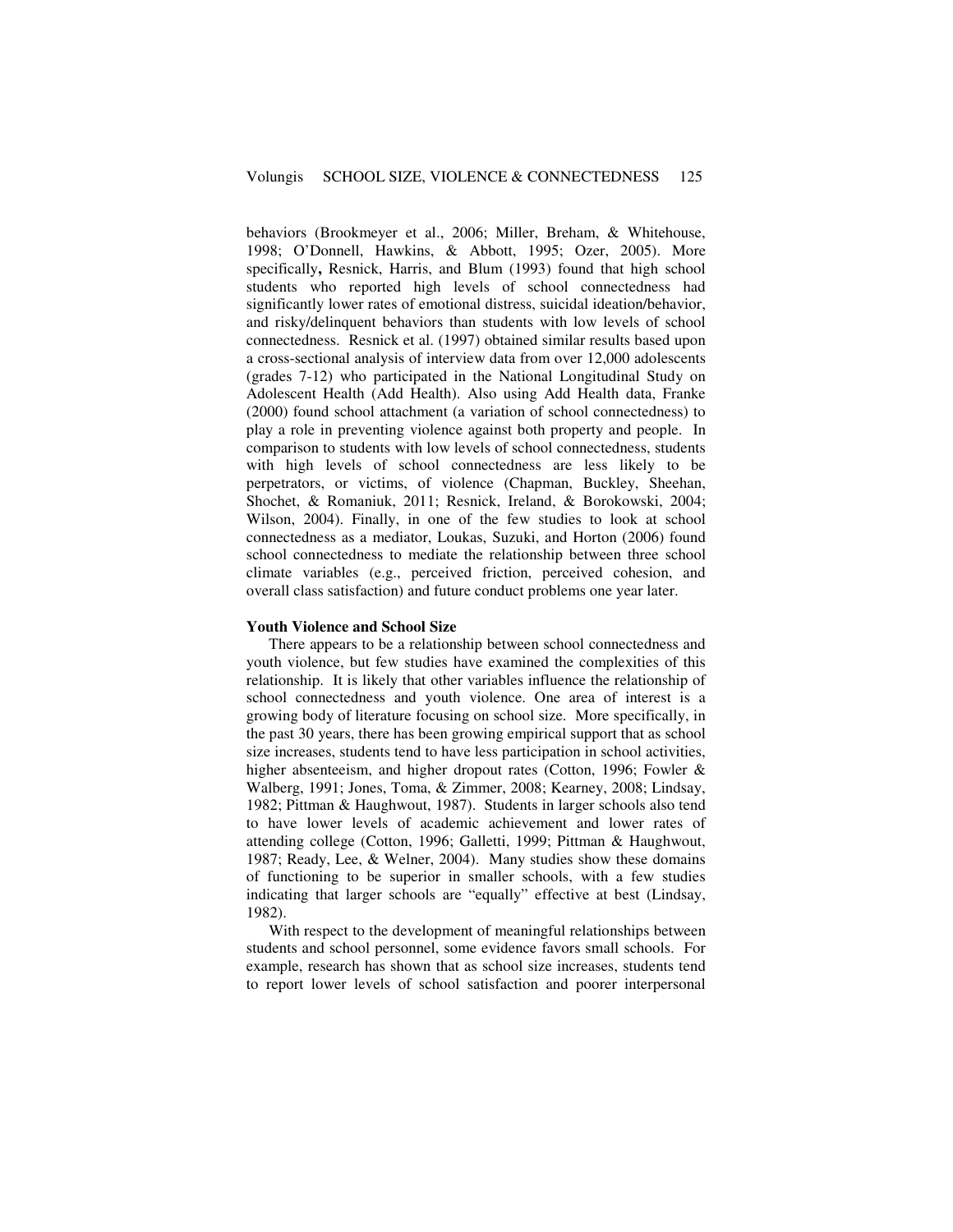relationships with teachers (Bowen, Bowen, & Richman, 2000; Cotton, 1996; Fowler & Walberg, 1991; Lindsay, 1982; Resnick et al., 1997). Similar to school connectedness, research has shown that increasing school size is associated with higher rates of youth violence, including homicides (Brookmeyer et al., 2006; Ferris & West, 2004; Kaiser, 2005; Leung & Ferris, 2008). Although there are no clear reasons for such outcomes, one common explanation is that as school populations increase it becomes increasingly difficult for students to establish meaningful relationships with school personnel. In fact, some studies have found school connectedness to be inversely related to school size (Crosnoe, Johnson, & Elder, 2004; Kearney, 2008; McNeely et al., 2002; Thompson et al., 2006). Therefore, increasing school size may inhibit school connectedness, possibly leading to higher frequency of youth violence.

Although some studies have included both school connectedness and school size variables, no study has examined both variables together as predictors of youth violence. Instead, many studies that examined these variables used cross-sectional data or failed to include all three simultaneously (i.e., school connectedness, school size, and youth violence) in the analyses. Additionally, it seems important to examine whether school connectedness is a mediator and/or moderator of the relationship between school size and youth violence. For example, Hoagwood (2000) encouraged researchers to consider possible mechanisms that contribute to the development of aggressive behavior and associated youth violence. More specifically, Blum, McNeely, and Rinehart (2002) recommended considering possible school characteristics that may predict school connectedness (e.g., school size), which in turn may help prevent youth violence. Few studies have directly tested school connectedness as a mediator or moderator between other school variables (Loukas et al., 2006).

In sum, school connectedness may be a significant factor linking school size and youth violence. Thus, it appears important to examine the relationship between school size and youth violence within the context of school connectedness. As noted by Hawkins et al. (2000), longitudinal research is especially informative when examining this relationship.

The present study addressed two questions. First, does school connectedness partially mediate the effects of school size on youth violence? Four hypotheses were examined: (1) School size will be positively associated with youth violence; (2) School size will be inversely associated with school connectedness;  $(3)$  H<sub>3a</sub>: School connectedness will be inversely associated with youth violence.  $H_{3b}$ : School connectedness will be inversely associated with youth violence, while controlling for the effects of school size; and (4) School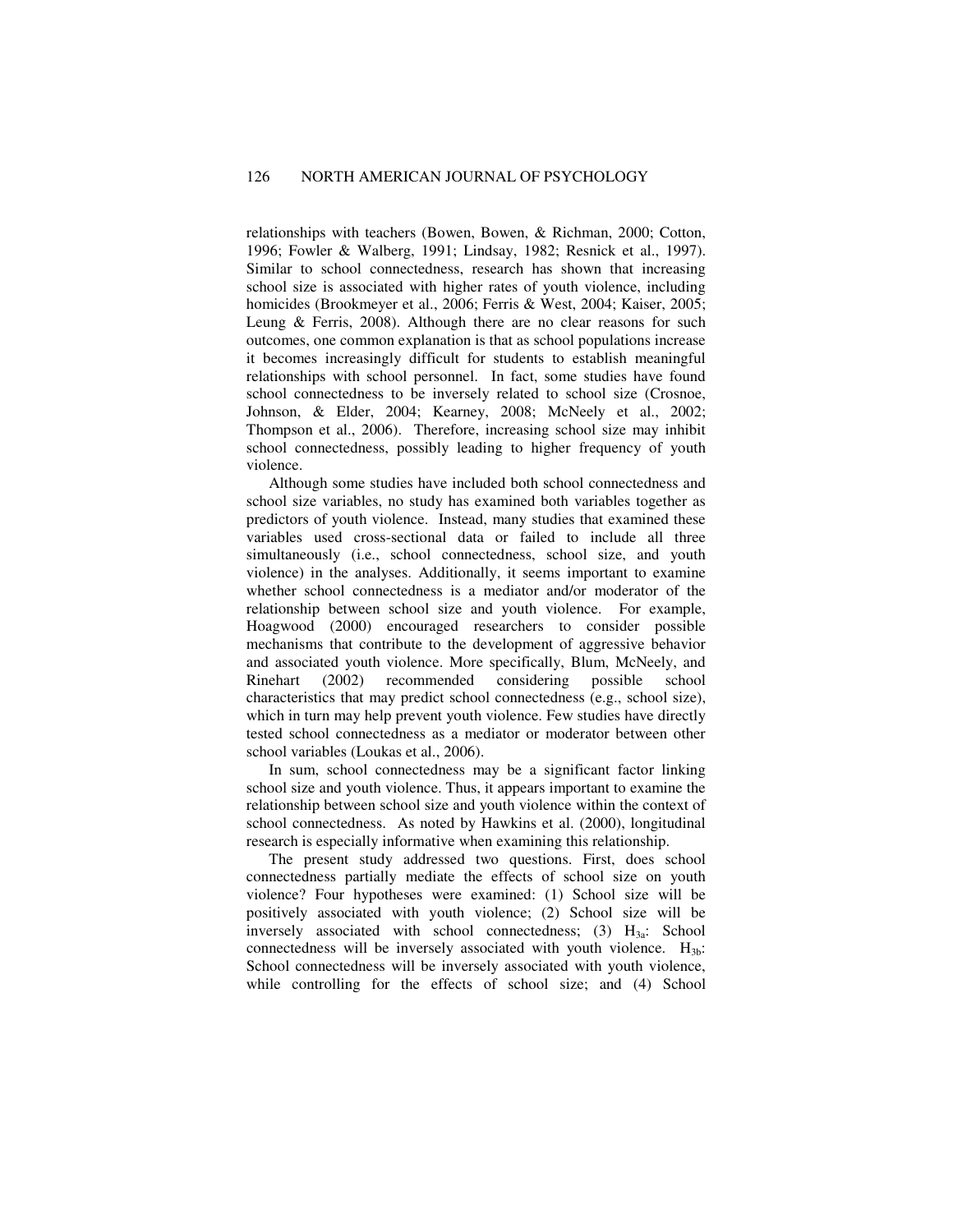connectedness will partially mediate the effects of school size on youth violence (See Figure1). The second question was: Does school connectedness moderate the effects of school size on youth violence? It was predicted that student connectedness will moderate the effect of school size on youth violence (See Figure 2).



FIGURE 1 Predicted Mediating Effect of School Connectedness Between School Size & Youth Violence



FIGURE 2 Predicted Moderating Effect of School Connectedness Between School Size & Youth Violence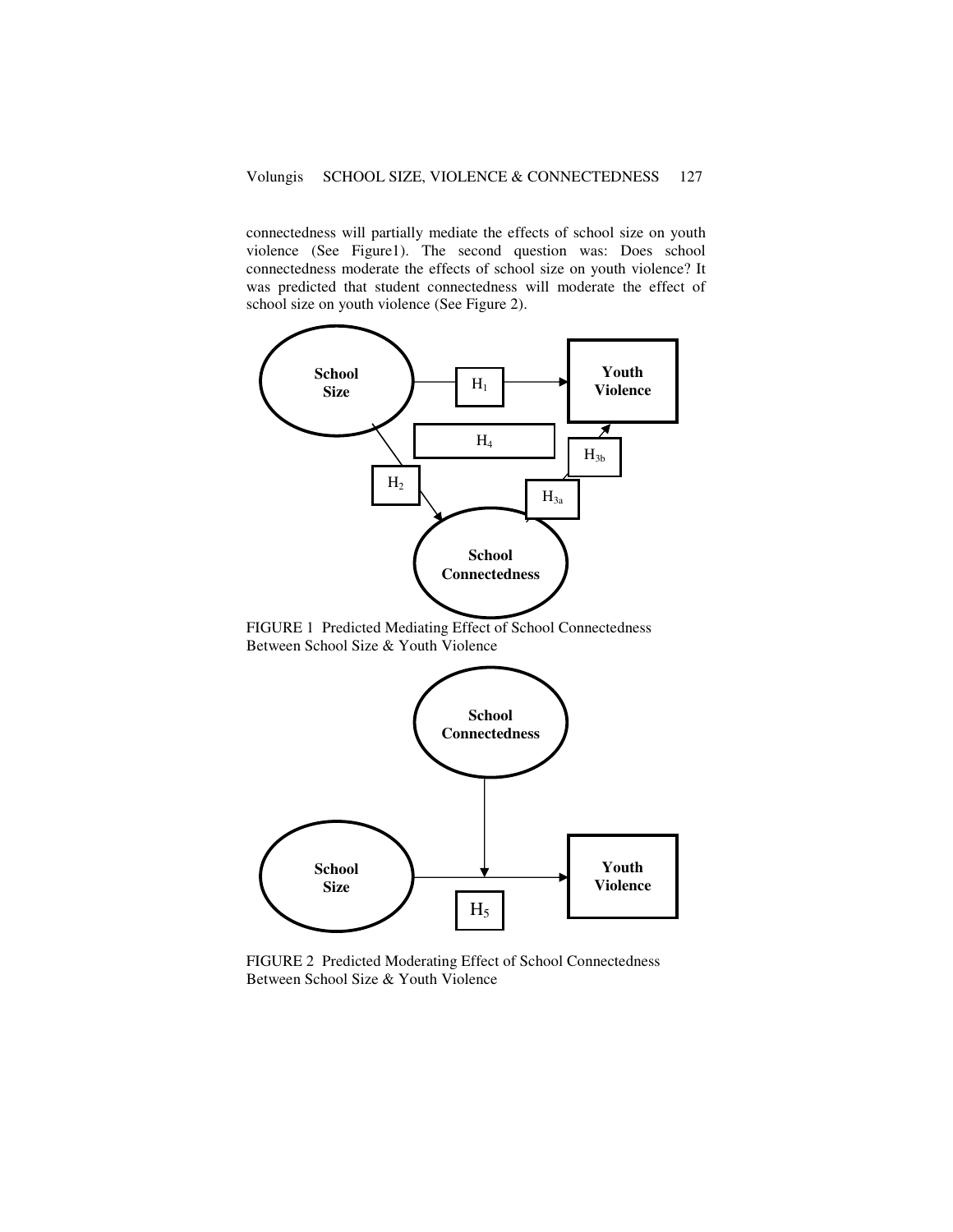# **METHOD**

# **Participants & Procedure**

The participants (nested within schools) came from Waves I and II of the National Longitudinal Study of Adolescent Health (Add Health), a nationally representative ongoing survey of  $7<sup>th</sup>$  through  $12<sup>th</sup>$  grade students in the United States beginning during the 1994-95 school year (Harris et al., 2009). The Add Health study provides an extensive examination of health-related behaviors among adolescents. Add Health takes into account characteristics of the individual, family, peer group, school, and community as having an important impact on adolescents' health status. This dataset was chosen for its longitudinal nature and inclusion of individual and organizational characteristics. Harris et al. (2009) describes the study design and participants for this study. The Indiana University Review Board approved all study protocols.

*Student Variables.* The sample for Wave I consisted of 20,745 students and Wave II consisted of 14,738 students. Analyses for this study included only students who answered key construct questions (e.g., school connectedness, violent behavior) at both Waves I and II, and were given sampling weights at both waves  $(N = 11,777)$ . This sample included 5724 males (48.6%) and 6053 females (51.4%). The number of students in grades  $7 - 12$  was as follows:  $7<sup>th</sup>$  (15.2%; *n* = 1790), 8<sup>th</sup> (15.4%; *n* = 1814), 9<sup>th</sup> (20.0%; *n* = 2355), 10<sup>th</sup> (22.6%; *n* = 2662), 11<sup>th</sup>  $(22.2\%, n = 2614), 12^{\text{th}} (4.2\%, n = 495),$  and grade not given  $(0.4\%, n = 120\%)$ 47). The reason for a low number of participants in  $12<sup>th</sup>$  grade is because students in  $12<sup>th</sup>$  grade at time 1 were able to participate in time 2 only if they had to repeat the grade (i.e., those in  $12<sup>th</sup>$  grade who graduated at time 1 were not part of time 2). With respect to ethnic background, the sample included 7478 Caucasian (63.5%), 2591 African-American (22.0%), 1967 Hispanic (16.7%), 883 Asian (7.5%), and 412 Native American (3.5%) students. These percentages exceed 100% because some students identified themselves as more than one race/ethnicity.

*School Variables.* A school administrator for each school (typically the principal) completed a questionnaire of key school demographics during Waves I and II. A total of 132 schools completed the questionnaires. The present study included only schools that answered key demographic questions (e.g., school size, race/ethnicity of students) and were given sample weights  $(N = 115)$ . Mean class size was 25.61 students  $(SD = 5.40)$  and the mean number of full-time teachers per school was  $55.05$  ( $SD = 32.26$ ). Almost all schools were public schools (90.8%; *n* = 104). The remainder were private (9.2%; *n* = 11). Most schools  $(53.8\%; n = 62)$  were located in suburban communities. The remainder were in urban (31.5%; *n* = 36) or rural (14.6%; *n* = 17) communities.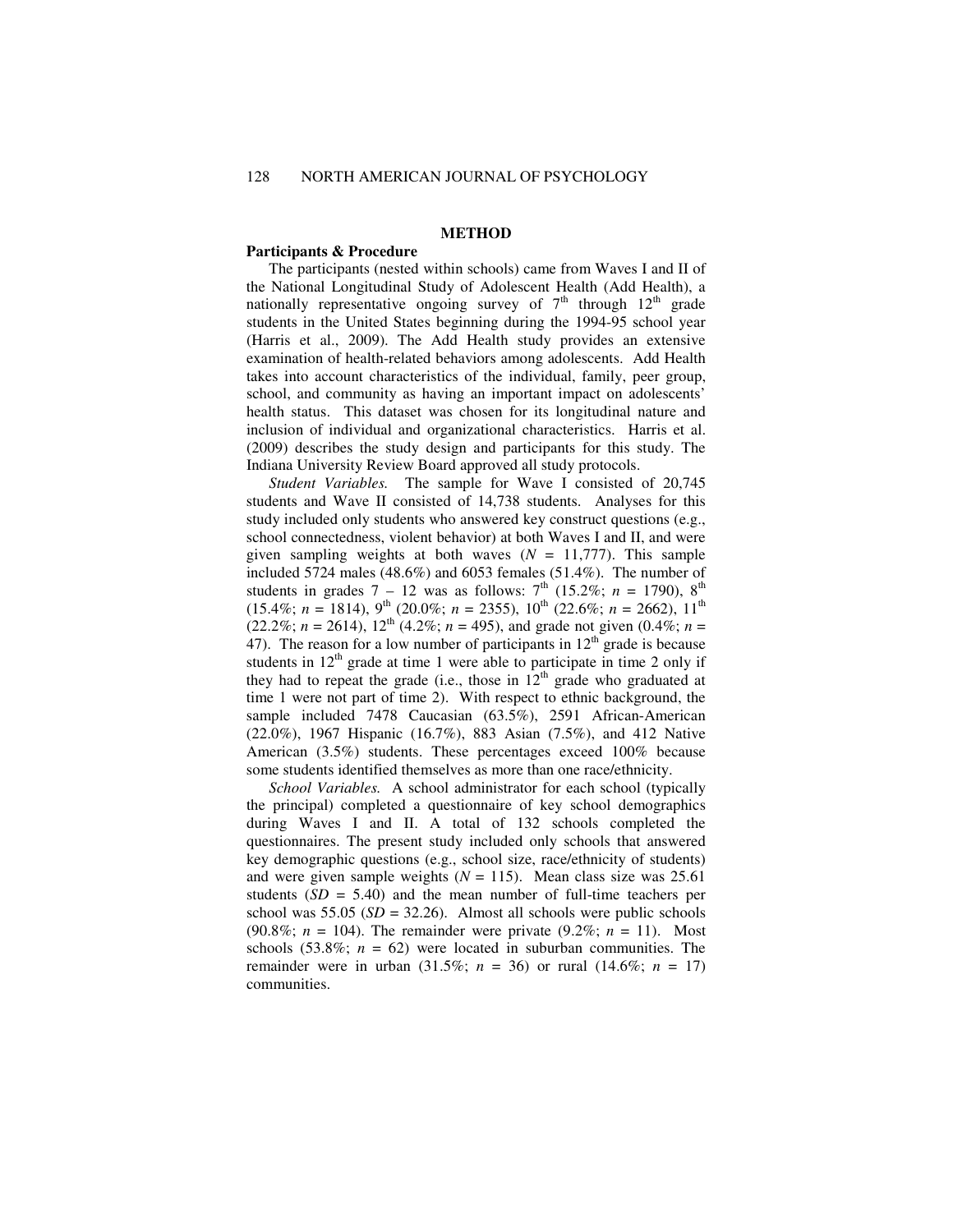#### **Measures**

*Youth violence.* Youth violence was measured using a 7-item scale from the Add Health data that assessed a wide range of violent behaviors. Resnick et al. (1997), Dornbusch, Erickson, Laird, and Wong (2001), and Resnick et al. (2004) reported high internal consistency (alphas = .82 or 83) for this scale. The following 7 questions were used to measure youth violence (based on in the past 12 months "how often did you"): (1) "Pull a knife or gun on someone?" (2) "Shoot or stab someone?" (3) "Get into a serious physical fight?" (4) "Use a weapon in a fight?" (5) "Hurt someone badly enough to need bandages or care from a doctor or nurse?" (6) "Use or threaten to use a weapon to get something from someone?" (7) "Take part in a fight where a group of your friends was against another group?"The first two questions were answered using a scale of *never* (0), *once* (1), and *more than once* (2). Questions 3 through 7 were answered using a scale of *never* (0), *1 or 2 times* (1), *3 or 4 times* (2), and *5 or more times* (3). Because of the relative low frequencies of violence, the violent data were recoded as *no violent acts* (0) and *one or more violent acts* (1) (see Dornbusch et al., 2001; Resnick et al., 2004). Each question was treated as a dichotomous variable, and the number of violent acts was summed, with scores ranging from 0-7. In this dataset, 71.7% of students reported zero incidents of violence while 28.3% reported one or more incidents of violence. Following procedures used by Dornbusch et al. (2001) and Resnick et al. (2004), a log-log transformation was performed before analysis because of the highly skewed distribution for this variable (pre log-log transformation skewness =  $4.592$ ; post log-log transformation skewness = 1.544).

*School size.* Based on information reported by school administrators, the Add Health dataset categorized school size as small (1-400 students), medium (401-1000 students), or large (1001-4000 students). Of the total school sample (*N*=115), 22.3% (*n*=26) were small schools, 46.9% (*n*=54) were medium schools, and 30.8% (*n*=35) were large schools. Thus, this predictor variable was coded categorically. Number of teachers was not reported for all schools, preventing the calculation of teacher-student ratio.

*School connectedness.* School connectedness was measured using Resnick et al.'s (1997) 8-item scale. Resnick et al.'s definition includes adolescents' need to feel respected and cared for, having a perception of belonging, and a sense of safety and fairness. In one of the first published studies examining school connectedness with Add Health data Resnick et al. used an 8-item scale (alpha = .75) that included feelings of teacher support and respect, sense of safety, perception of belonging, perception of being treated fairly, and difficulty getting along with teachers and other students. Other studies have measured school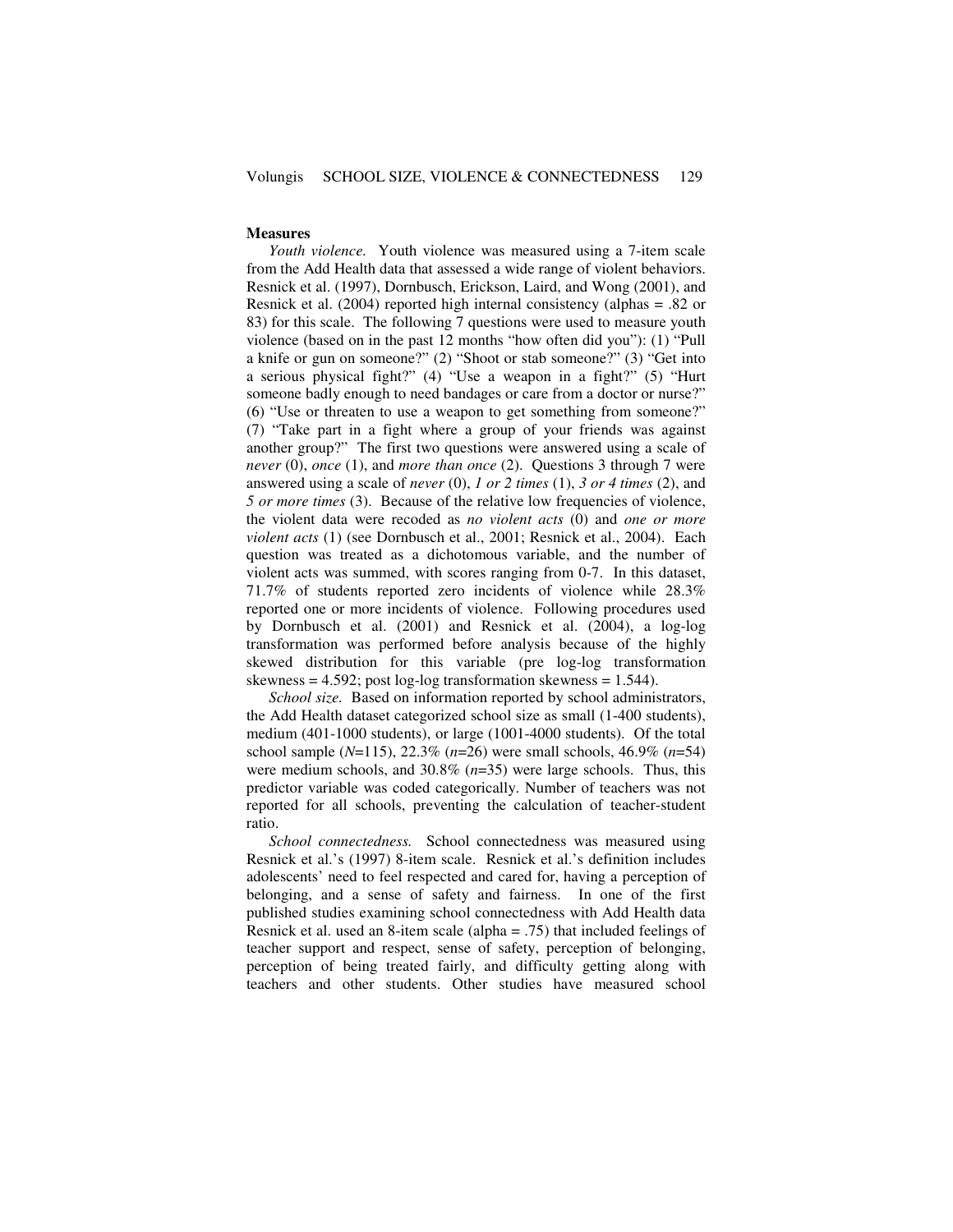connectedness with the same Add Health data with a range of 5-8 questions (Bonny, Britto, Klostermann, Hornung, & Slap, 2000; Brookmeyer et al., 2006; Henrich, Brookmeyer, & Shahar, 2005; McNeely et al., 2002; McNeely & Falci, 2004). Resnick et al.'s 8-item scale was selected because of its theoretical foundation, widely cited definition of school connectedness, and other studies citing similar internal consistency (Henrich et al., 2005; McNeely & Falci, 2004). The following 8 questions were used to measure school connectedness: (1) "You feel close to people at your school?" (2) "You feel like you are part of your school?" (3) "You are happy to be at your school?" (4) "The teachers at your school treat students fairly?" (5) "You feel safe in your school?" (6) Since the start of the school year, how often have you had trouble "getting along with your teachers?" (7) Since the start of the school year, how often have you had trouble "getting along with other students?" (8) "How much do you feel that your teachers care about you?" Questions 1-5 were answered using a scale of strongly agree (1) to strongly disagree (5). These responses were reverse-coded with higher scores reflecting greater school connectedness. Questions 6 and 7 were answered using a scale of never  $(0)$  to everyday  $(3)$ . These responses were also reverse-coded to have a higher score reflect greater school connectedness. Finally, question 8 was answered on a scale of *not at all* (1) to *very much* (5). The eight questions were transformed to z-scores and summed for each student due to varying scales of the items (e.g., 0-3; 1-5). Thus, higher scores reflect greater school connectedness.

#### **Data Analysis**

All analyses in this study utilized sampling weights to adjust for stratification and oversampling of underrepresented groups. The use of sampling weights allows for the sample to be regarded as nationally representative of adolescents in grades 7 through 12.

Hierarchical linear models (HLM) with HLM 6 (Raudenbush, Bryk, Cheong, Congdon, & du Toit, 2004) were used to estimate the effects of school connectedness and school size on youth violence over time. This statistical technique is appropriate for the multi-level nature of the research questions, and the school-based clustering (i.e., nested data) of Add Health, in which observations within schools are not independent. All multilevel model analyses in this study used the default setting of restricted maximum likelihood (REML) estimation. REML is the appropriate estimation for analyzing data output for HLM as it simultaneously estimates random and fixed effects. In other words, REML adjusts for the uncertainty about the fixed effects, which provides for more conservative hypothesis testing (Raudenbush & Bryk, 2002).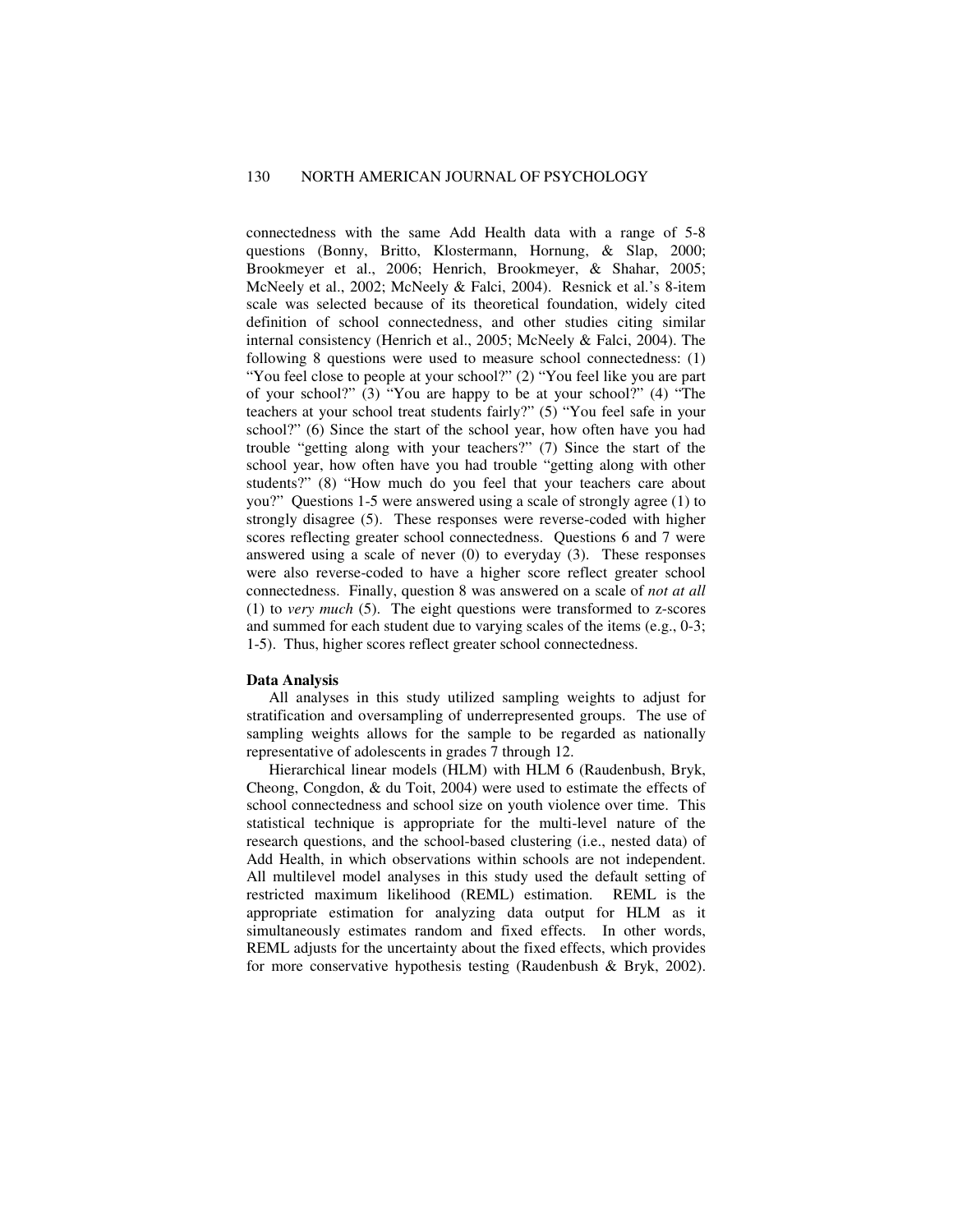Furthermore, all fixed effect estimates are based on final estimation with robust standard errors.

Within-school (individual-level) and between-school (school-level) models were estimated simultaneously. This study employed a two-level hierarchical linear model with school connectedness (time 1) and youth violence (time 2) on the first level nested within schools and school size (time 1) on the second level. In order to test any possible mediation/moderation of school connectedness on the effects of school size on youth violence a logical stepwise process for testing the five hypotheses was implemented.

The following is the primary two-level model for which analyses were used to test this study's hypotheses:

Level 1:  $Y_{ij} = \beta_{0j} + \beta_{1j}X_{ij} + r_{ij}$ Level 2:  $\beta_{oj} = Y_{00} + Y_{01}W_j + u_{0j} \ \beta_{1j} = Y_{10} + Y_{11}W_j + u_{1j}$ Where:  $i =$  student  $(i = 1...11,777)$  level 1 units nested with  $j =$  school (j  $= 1...115$ ) level 2 units  $Y_{ii}$  = level-1 outcome (youth violence)  $\beta_{0j}$  = level-1 intercept in level-2 unit j  $\beta_{1j}$  = level-1 slope in level-2 unit j  $X_{ij}$  = level-1 predictor (school connectedness)  $r_{ii}$  = level-1 random effect  $Y_{00}$  = mean value of level-1 outcome (youth violence), controlling for level-2 predictor (school size) [fixed effect]  $Y_{01}$  = effect (slope) of level-2 predictor (school size) [fixed effect]  $W_j$  = level-2 predictor (school size)  $u_{0i}$  = level-2 random effect  $Y_{10}$  = mean value of level-1 slope (school connectedness), controlling for the level-2 predictor (school size) [fixed effect]  $Y_{11}$  = effect (slope) of level-2 predictor (school size) [fixed effect]  $u_{1j}$  = level-2 random effect

This primary model included the three key constructs of the study and was used to develop alternative, secondary models to test each hypothesis. The primary model was also able to include key available demographic variables that could be included in the secondary models. Level 1 demographic variables included gender, race/ethnicity, socioeconomic status. Level 2 demographic variables included urbanicity (i.e., rural, suburban, urban) and school type (public, private).

This study focuses on issues of mediation and moderation. Baron and Kenny's (1986) standard four step procedure for mediation relationships for regression was followed. This procedure is cited as an appropriate method for testing mediation with HLM (Baron & Kenny, 1986; Krull & MacKinnon, 2001; Zhang, Zyphur, & Preacher, 2009). It should also be noted that the steps are not in terms of statistical significance (Baron &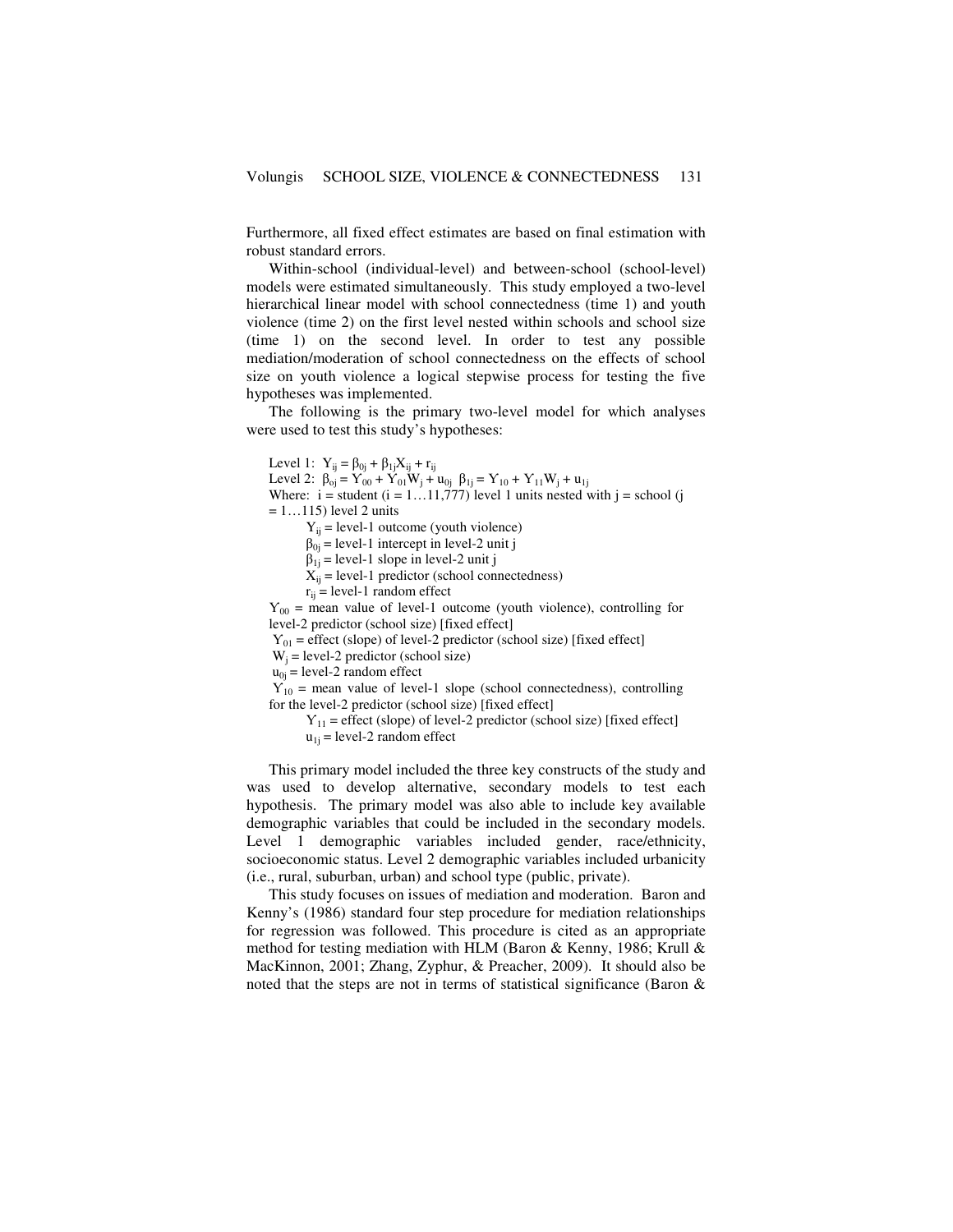Kenny, 1986). Rather, the steps are stated in terms of zero and nonzero coefficients. A comparison of models is required. Ultimately, the appropriate manner to determine mediation is to consider the degree to which the relationship between the predictor variable and outcome variable decreases when the proposed mediator is controlled (Frazier, Barron, & Tix, 2004).

Another common technique to statistically test significance with mediation is the Sobel test, which was originally developed to test mediation significance in multiple regression (Krull & MacKinnon, 2001). The Sobel test is also occasionally used to test mediation in HLM (Krull & MacKinnon, 1999; 2001). However, some authors caution about potential greater error variance with HLM, which can ultimately result in increased rates of Type I errors (Krull & MacKinnon, 1999; 2001; MacKinnon, Lockwood, Hoffman, West, & Sheets, 2002). In this case, although no suggested *p*-value is provided as an ideal cutoff to curtail the confounding error variance effect, the smaller the *p*-value, the more desirable.

In HLM, the moderator is the interaction term assigned to the selected slope in any given model (Davison, Kwak, Seo, Choi, 2002; Raudenbush & Bryk, 2002; Raudenbush et al., 2004). This is referred to as a crosslevel interaction. In this study, a cross level interaction exists between student level variable X (school connectedness) and school variable W (school size) if the effect  $Y_{11}W$ j is nonzero (i.e., statistically significant; Davison et al., 2002).

# **RESULTS**

#### **Level 1 and Level 2 Correlations**

Table 1 shows the correlations among all the Level 1 variables. Youth violence was significantly correlated with gender, school connectedness, income, and all ethnicity variables. Findings indicate that males were more likely to report engaging in violent behaviors than females.

TABLE 1 Correlations Between Level-1 Variables

|                  | <b>Sex</b> | YV         | Conect     | Hisp. White |           | AA         | AI         | Asian    |
|------------------|------------|------------|------------|-------------|-----------|------------|------------|----------|
| Youth Violence   | $-0.178**$ |            |            |             |           |            |            |          |
| Connectedness    | $0.021*$   | $-0.209**$ |            |             |           |            |            |          |
| Hispanic         | $-0.010$   | $0.067**$  | $-0.002$   |             |           |            |            |          |
| White            | $-0.010$   | $-0.071**$ | $0.021*$   | n/a         |           |            |            |          |
| African American | 0.011      | $0.051**$  | $-0.051**$ | n/a         | n/a       |            |            |          |
| American Indian  | 0.013      | $0.060**$  | $-0.053**$ | n/a         | n/a       | n/a        |            |          |
| Asian            | $-0.016$   | $-0.020*$  | $0.032**$  | n/a         | n/a       | n/a        | n/a        |          |
| Income           | $-0.004$   | $-0.058**$ | $0.052**$  | $-0.089**$  | $0.124**$ | $-0.103**$ | $-0.029**$ | $0.021*$ |

\*p<.05, \*\*p<.01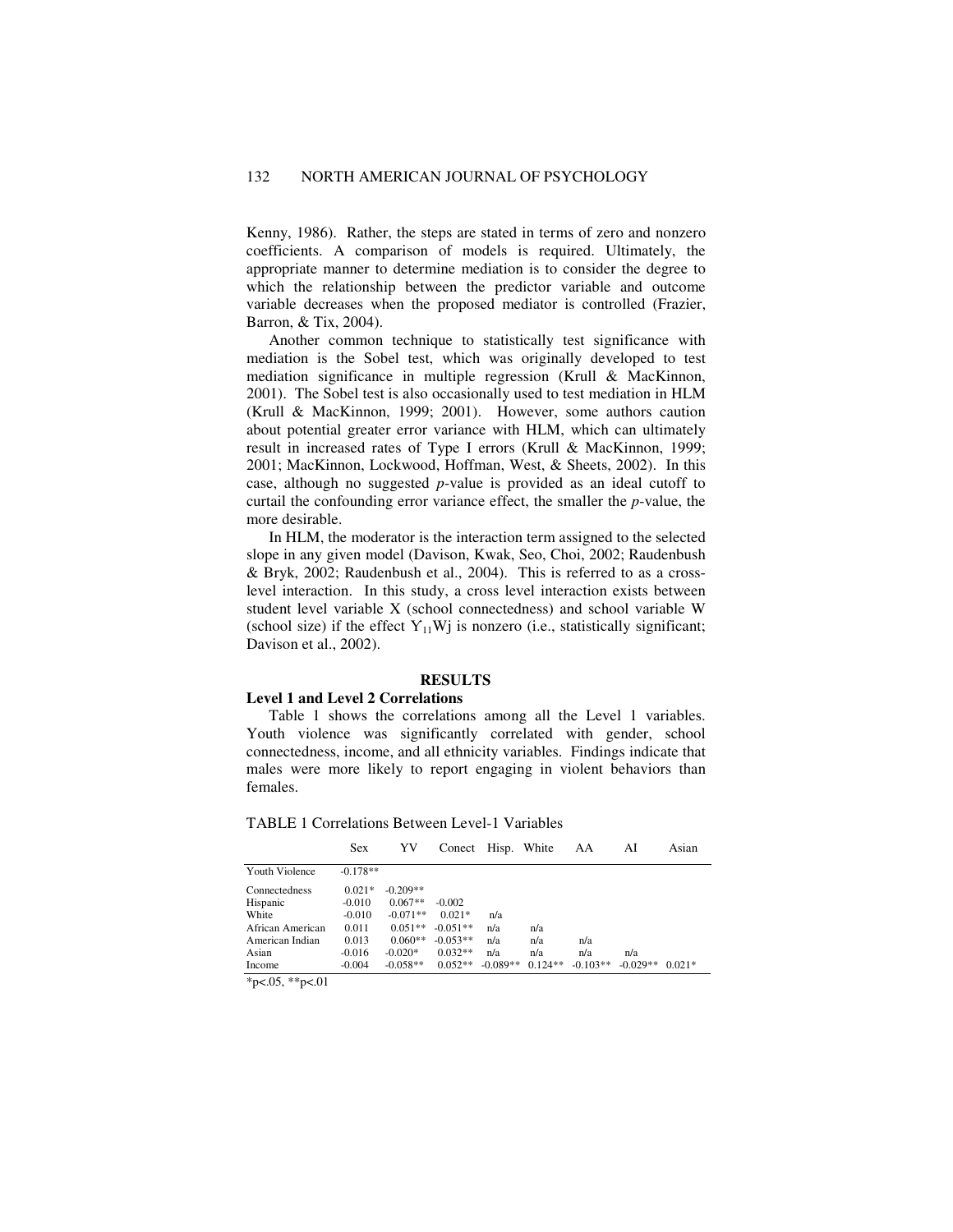Moreover, students reporting higher levels of school connectedness and students from families with reported higher levels of income also reported lower rates of violence. Hispanics, African Americans, and Native Americans reported higher rates of violence, whereas Caucasians and Asians reported lower rates of violence.

School connectedness was significantly correlated with gender, income, and all ethnic groups, with the exception of Hispanics. Females were more likely to report higher levels of feeling connected to school than males. Furthermore, students from families with reported higher levels of income reported higher levels of school connectedness. African Americans and Native Americans reported lower levels of feeling connected to school, whereas Caucasians and Asians reported higher levels of feeling connected to school.

Finally, Hispanics, African Americans, and Native Americans reported lower levels of income, whereas Caucasians and Asians reported higher levels of income. Overall, it should be noted that the absolute magnitude of the correlations for all Level 1 variables was relatively small in size.

School type was positively related with school size  $(r = .255, p < .01)$ and urbanicity  $(r = .171, p < .05)$ . Thus, public schools were more likely to have a larger school size and be in urban communities. School size was not significantly associated with urbanicity  $(r = .133)$ .

### **Hypothesis Models**

Separate models corresponding to hypotheses 1-4 (see Figure 1) are necessary in order to test for the proposed mediation effect (Baron & Kenny, 1986).

*Hypothesis 1:* School size will be positively associated with youth violence.

TABLE 2 Hypothesis Model Equations (A-E)

Model A: Youth Violence and School Size Level 1: Yij[youth violence] =  $\beta_{0i}$  +  $r_{ii}$ Level 2:  $\beta_{oj} = Y_{00} + Y_{01}$ [school size] + u<sub>0j</sub>

Model B: School Connectedness and School Size Level 1: Yij[school connectedness] =  $\beta_{0j}$  + r<sub>ij</sub> Level 2:  $\beta_{0} = Y_{00} + Y_{01}$ [school size] + u<sub>0j</sub>

Model C: Youth Violence and School Connectedness

Level 1: Y<sub>ij</sub>[youth violence] =  $\beta_{0j}$  +  $\beta_{1j}$ [school connectedness] + r<sub>ij</sub> Level 2:  $\beta_{oj} = Y_{00} + u_{0j}$   $\beta_{1j} = Y_{10}$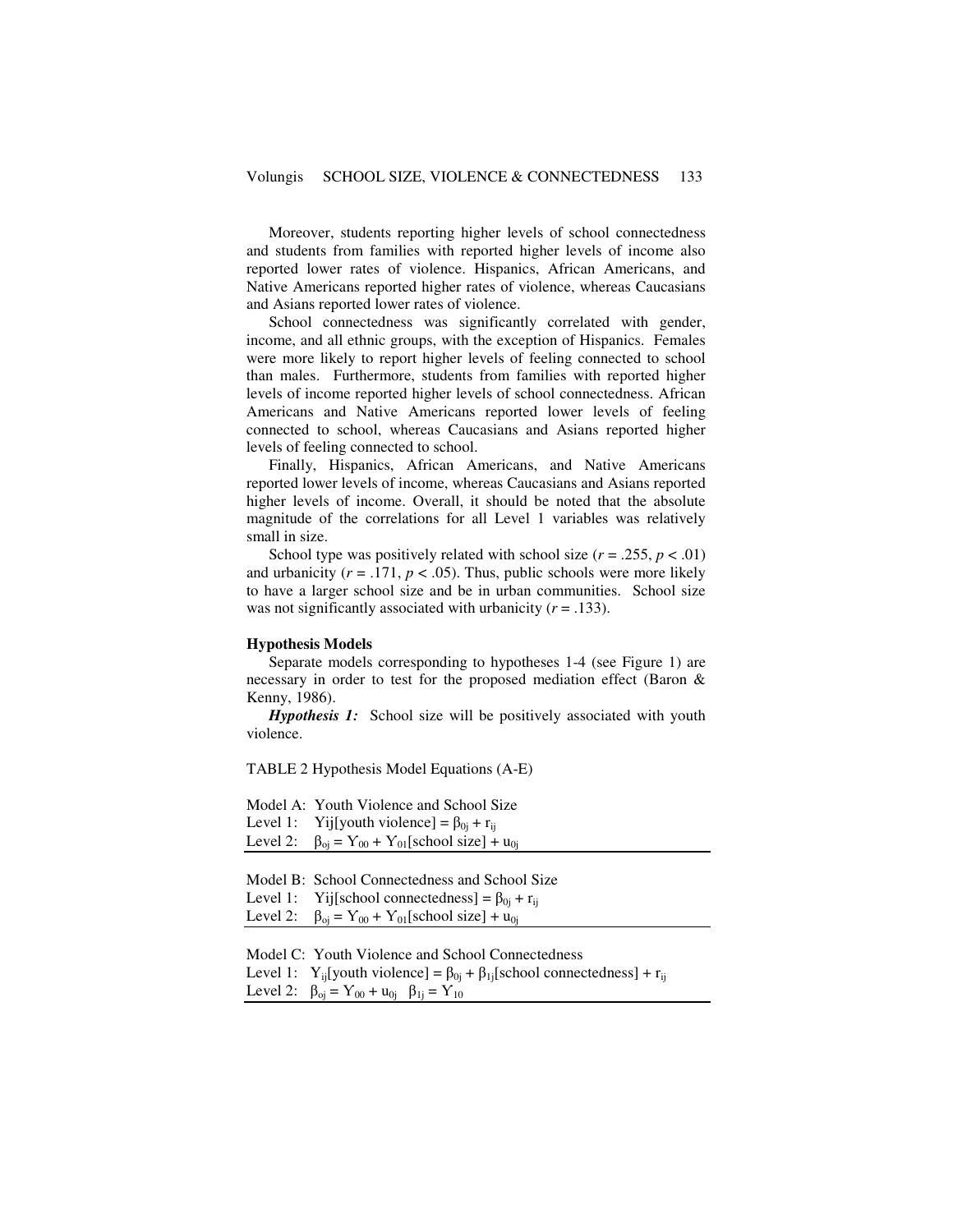Model D: Youth Violence and School Connectedness (School Size Controlled)

Level 1:  $Y_{ij}$ [youth violence] =  $\beta_{0j}$  +  $\beta_{1j}$ [school connectedness] +  $r_{ij}$ Level 2:  $\beta_{0j} = Y_{00} + Y_{01}$ [school size]+  $u_{0j}$   $\beta_{1j} = Y_{10}$ 

| Model E: Youth Violence and School Connectedness (Interaction)                                             |
|------------------------------------------------------------------------------------------------------------|
| Level 1: $Y_{ii}$ [youth violence] = $\beta_{0i} + \beta_{1i}$ [school connectedness] + r <sub>ii</sub>    |
| Level 2: $\beta_{0i} = Y_{00} + Y_{01}$ [school size]+ $u_{0i} \beta_{1i} = Y_{10} + Y_{11}$ [school size] |

Consistent with Baron and Kenny (1986), Model A (see Table 2) includes youth violence as a level 1 outcome and school size as a level 2 predictor. The fixed effect for school size on youth violence  $(Y_{01})$  was not statistically significant  $t(113) = 0.913$ ,  $p = .363$ . (See Table 3 for Model A parameter estimates.) Therefore, the hypothesis  $(H_1)$  that school size is positively associated with youth violence was not sup-

TABLE 3 Hypothesis Models (A-E) Final Estimation of Fixed Effects

|                                      |                | Coefficient | <b>SE</b> | T-ratio   | df    | <i>p</i> -value |
|--------------------------------------|----------------|-------------|-----------|-----------|-------|-----------------|
| <b>Fixed Effects Model A</b>         |                |             |           |           |       |                 |
| Youth Violence $(Int.)a$<br>$Y_{00}$ |                | 0.568       | 0.037     | 15.232    | 113   | $.000***$       |
| School Size<br>${\rm Y}_{01}$        |                | 0.050       | 0.054     | 0.913     | 113   | .363            |
| <b>Fixed Effects Model B</b>         |                |             |           |           |       |                 |
| School Connect (Int.) <sup>a</sup>   | ${\rm Y}_{00}$ | 0.474       | 0.157     | 3.017     | 113   | $.004**$        |
| School Size                          |                | $-0.796$    | 0.231     | $-3.448$  | 113   | $.001**$        |
| <b>Fixed Effects Model C</b>         |                |             |           |           |       |                 |
| Youth Violence (Int.) <sup>a</sup>   | ${\rm Y}_{00}$ | 0.593       | 0.031     | 19.159    | 114   | $.000***$       |
| School Connect (Slope)               | $Y_{10}$       | $-0.052$    | 0.005     | $-11.178$ | 11775 | $.000***$       |
| <b>Fixed Effects Model D</b>         |                |             |           |           |       |                 |
| Youth Violence $(Int.)a$             | ${\rm Y}_{00}$ | 0.591       | 0.035     | 16.831    | 113   | $.000***$       |
| School Size                          | ${\rm Y}_{01}$ | 0.007       | 0.050     | 0.150     | 113   | .882            |
| School Connect (Slope)               | ${\rm Y}_{10}$ | $-0.050$    | 0.050     | $-9.764$  | 11774 | $.000***$       |
| <b>Fixed Effects Model E</b>         |                |             |           |           |       |                 |
| Youth Violence $(Int.)a$             | ${\rm Y}_{00}$ | 0.572       | 0.033     | 16.004    | 113   | $.000***$       |
| School Size<br>${\rm Y}_{01}$        |                | 0.007       | 0.048     | 0.146     | 113   | .884            |
| School Connect (Slope)<br>$Y_{10}$   |                | $-0.046$    | 0.051     | $-6.876$  | 11773 | $.000***$       |
| School Size                          | ${\rm Y}_{11}$ | 0.001       | 0.014     | $-0.715$  | 11773 | .475            |

Note. Output generated by HLM6 with REML. Run-time deletion reduced number of level-1 units to 8981

 $a$ Intercept  $*p<.05$ ,  $*p<.01$ ,  $**p<.001$ 

ported. The variance component of the random intercept  $(u_{0i})$ , also referred to as the random effect on the youth violence variable from each school, had a significant *p*-value of <.001 ( $u_{0j} = 0.034$ ). This indicates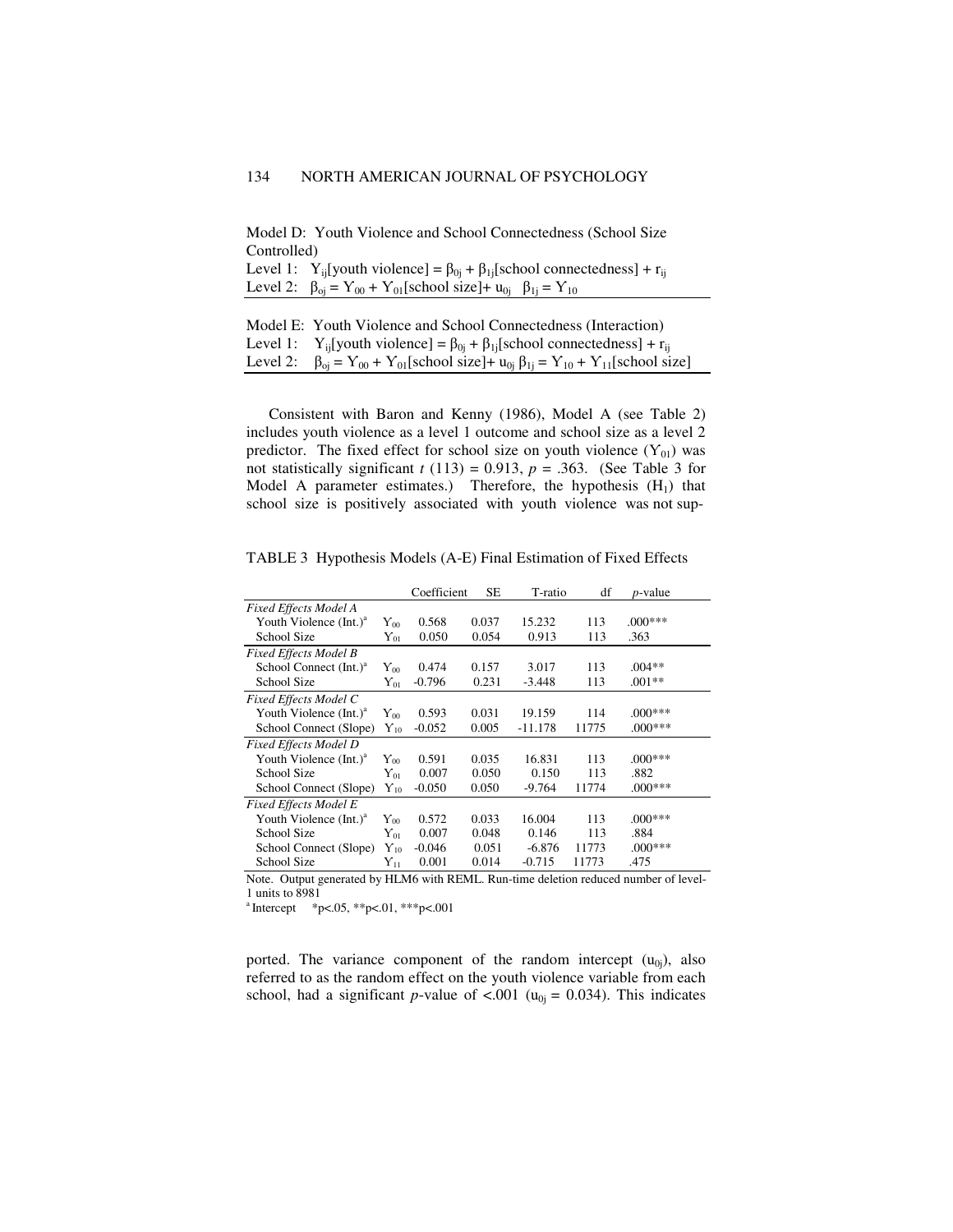that there was variability in the youth violence intercept  $(\beta_{0i})$  among schools (i.e., un-modeled variability). In other words, there were other school-level factors associated with violent behaviors that were not accounted for in this model. It should be noted that the random effects of the outcome variables in all models showed significant variability.

*Hypothesis 2:* School size will be inversely associated with school connectedness.

The second step is to test the predictor variable (school size) by treating the mediator (school connectedness) as an outcome variable. The intent is to examine whether there is an effect between school size and school connectedness. Thus, Model B (see Table 2) includes school connectedness as a level 1 outcome and school size as a level 2 predictor.

The fixed effect for school size on school connectedness  $(Y_{01})$  was statistically significant  $t(113)$ = -3.448,  $p$ <.001. (See Table 3 for Model B parameter estimates.) Therefore, the hypothesis  $(H_2)$  that school size is inversely associated with school connectedness was supported.

*Hypothesis 3:* H<sub>3a</sub>: School connectedness will be inversely associated with youth violence.  $H_{3b}$ : School connectedness will be inversely associated with youth violence, while controlling for the effects of school size.

The third step in testing this research question was broken down into two separate hypotheses  $(H_{3a}$  and  $H_{3b})$  and models (C and D; see Table 2). The primary purpose for these models is to test the mediator (school connectedness – also a predictor variable) with the outcome variable (youth violence). Thus, Model C includes youth violence as a level 1 outcome and school connectedness as a level 1 predictor. Model D includes youth violence as a level 1 outcome, school connectedness as a level 1 predictor, and school size as a level 2 predictor. However, in this model, school size is not included as a slope/predictor for school connectedness (i.e., no interaction); only as a slope/predictor for youth violence in order to control for school size. Both models were tested because Model C provides information about the relationship between school connectedness and youth violence and Model D is part of the process for testing the mediation effects of school connectedness between school size and youth violence. For Model C, the fixed effect for school connectedness on youth violence  $(Y_{10})$  was statistically significant *t* (11,775) = -11.178,  $p < .001$ . (See Table 3 for Model C parameter estimates.) Therefore, the hypothesis  $(H_{3a})$  that school connectedness is inversely associated with youth violence was supported.

For Model D, the fixed effect for school connectedness on youth violence  $(Y_{10})$  was statistically significant  $t(11774) = -9.764$ ,  $p < .001$ . (See Table 3 for Model D parameter estimates.) Therefore, the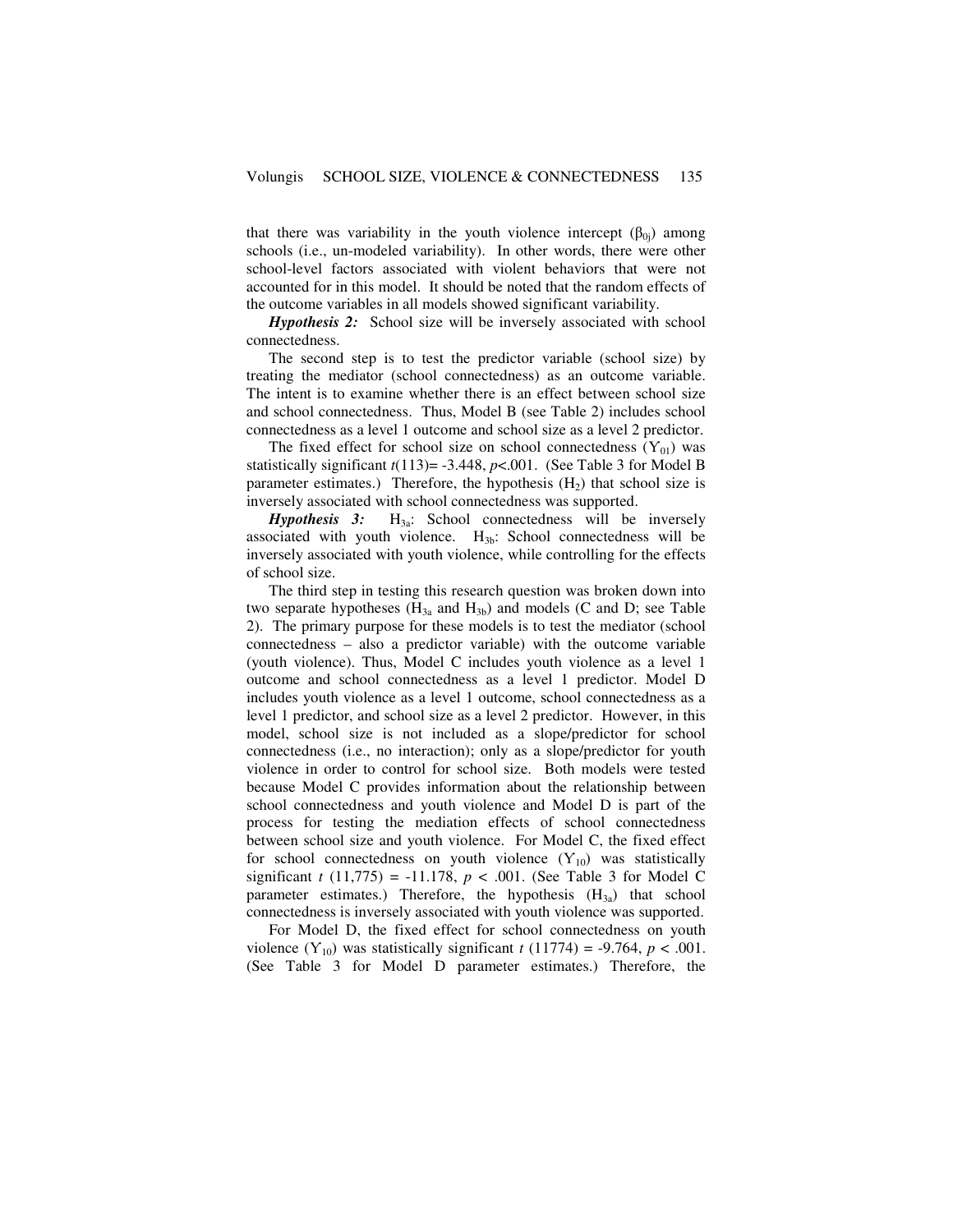hypothesis  $(H_{3b})$  that school connectedness is inversely associated with youth violence, while controlling for school size, was supported.

*Hypothesis 4:* School connectedness will partially mediate the effects of school size on youth violence.

Models  $H_{3b}$  (Model D) of step 3 and  $H_1$  (Model A) of step 1 were used together for the fourth step in determining any possible mediating relationship of school connectedness between school size and youth violence. The effect of the predictor (school size) on the outcome (youth violence), controlling for the mediator (school connectedness), should be zero or close to zero. This effect was essentially obtained in Model D  $(Y_{01})$  of step 3 as demonstrated by a parameter (i.e., coefficient) for school size at  $0.007 t (113) = 0.150$ ,  $p = .882$ . Additionally, the results from Model A  $(Y_{01})$  of step 1 show that the parameter for school size (school connectedness not controlled as a mediator) was  $0.049$ ,  $t(113)$  = 0.913,  $p = .363$ . What is observed here is that the parameter estimate for school size was reduced when school connectedness was added (controlled) to Model D. Thus, school size had almost no effect by itself, but any effect that it did have was in conjunction with school connectedness. Furthermore, it should be recalled that Model B of step 2 showed a significant inverse relationship between school size and school connectedness.

The most important indicator of a possible mediation is when steps 2 and 3 are met. Moreover, step 4 does not have to be fully met unless the desired outcome is a complete mediation. A Sobel Test was performed to confirm the mediation relationship of school connectedness on school size and youth violence. Baron and Kenny (1996) and MacKinnon et al. (2002) state that the *t*-test statistic from the relationship between the independent variable (school size) and mediator (school connectedness; Model B) and the *t*-test statistic from the relationship between the mediator (school connectedness) and outcome (youth violence; Model D), while controlling for the independent variable (school size), are required to determine possible statistical significance. (It should also be noted that the use of these two *t*-test statistics corresponds with the above stated steps 2 and 3 for mediation.) Thus, the required *t*-test statistics from Model B  $(t = -3.448)$  and Model D  $(t = -9.764)$  provided a Sobel Test statistic of  $3.251$  ( $p = .001$ ). As stated earlier, some authors caution on potential increased rates of Type I errors using the Sobel Test with HLM (Krull & MacKinnon, 1999; 2001; MacKinnon et al., 2002). However, the statistically significant small *p*-value provides greater confidence for avoiding Type I error concerns. Therefore, the results of this study suggest that school connectedness partially mediates the effects of school size on youth violence.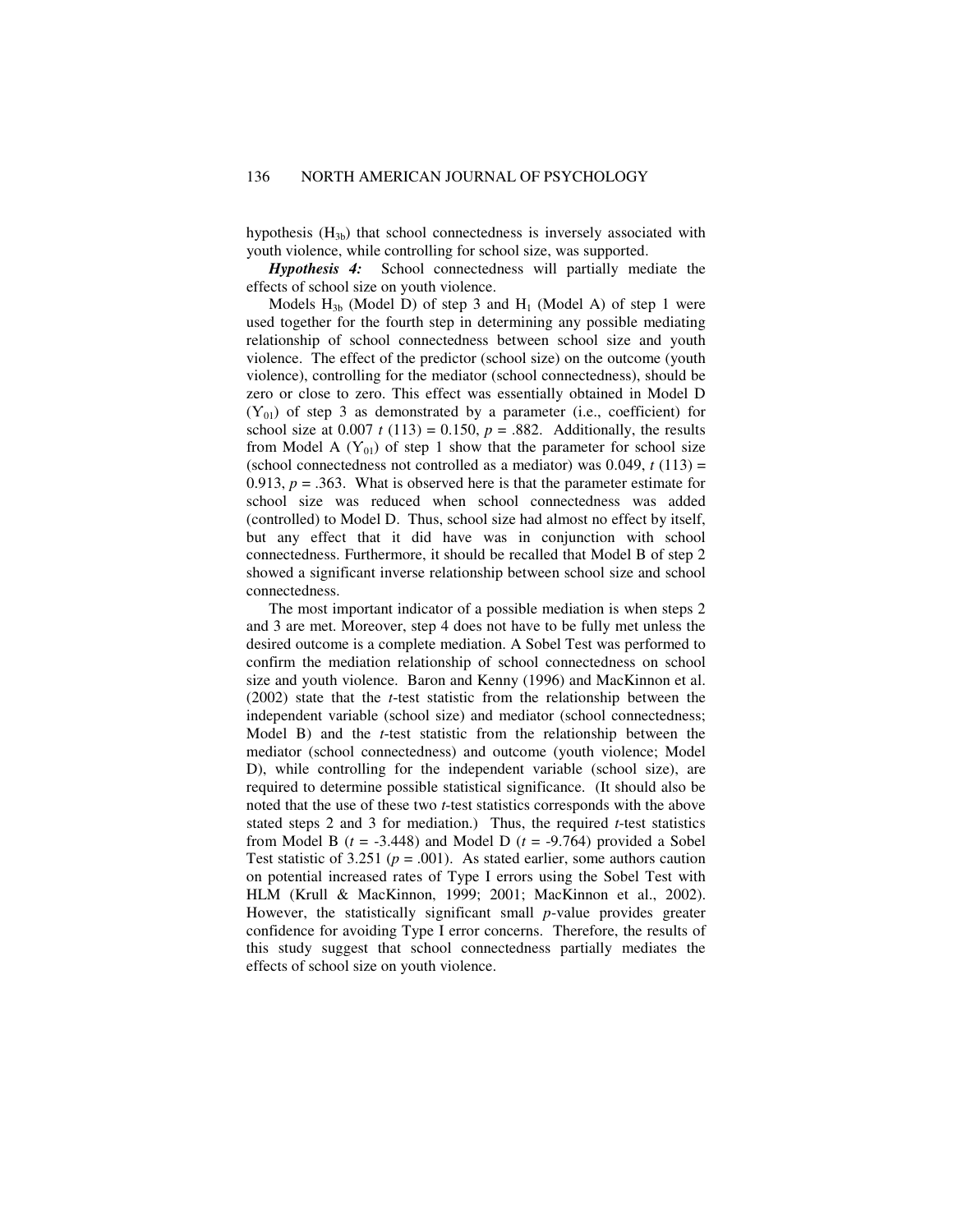*Hypothesis 5:* Student connectedness would moderate the effect of school size on youth violence. (See Figures 1 and 2.)

The analysis for this hypothesis is to test both predictor variables (school size and school connectedness) with the outcome variable (youth violence). Of most interest is the interaction of school size on the slope of school connectedness. Thus, Model E (see Table 2) included youth violence as a level 1 outcome, school connectedness as a level 1 predictor, and school size as a level 2 predictor. The fixed effect for school size (slope) on school connectedness  $(Y_{11})$  was not statistically significant  $t$  (11773)= -0.715,  $p = .475$ , indicating no interaction between school size and school connectedness (See Table 3 for Model E parameter estimates.) Therefore, the hypothesis  $(H_5)$  that student connectedness moderates the effect of school size on youth violence was not supported.

It should also be noted that the mediation and moderation findings remained consistent while also controlling for the covariates of biological sex, race/ethnicity, income, school type, and urbanicity. Results of these analyses are available from the author.

# **DISCUSSION**

The present study was a multivariable, longitudinal examination of the mediating role of school connectedness on youth violence. The research questions for the present study emerged as an unexplored area within the larger ecological context of research related to youth violence, school connectedness, and school size. Although there is a growing body of literature on the relationship between school connectedness and youth violence, few studies have considered school size, and no study has examined school connectedness as a mediator or moderator. The findings from this study support a partial mediation effect of school connectedness between school size and youth violence. The prediction of a moderation effect of school connectedness between school size and youth violence was not supported.

## **Mediation and Moderation of School Connectedness**

The first hypothesis  $(H_1)$  that school size would be positively associated with youth violence was not supported. This finding contradicts previous research and was unexpected because earlier literature linked increasing student population to acts of violence (Brookmeyer et al., 2006; Ferris & West, 2004; Kaiser, 2005; Leung & Ferris, 2008). However, close examination of these studies (Ferris & West, 2004; Kaiser, 2005; Leung & Ferris, 2008) revealed that they measured slightly different constructs from this study. For example, Ferris and West examined "serious violent incidents" (e.g., from physical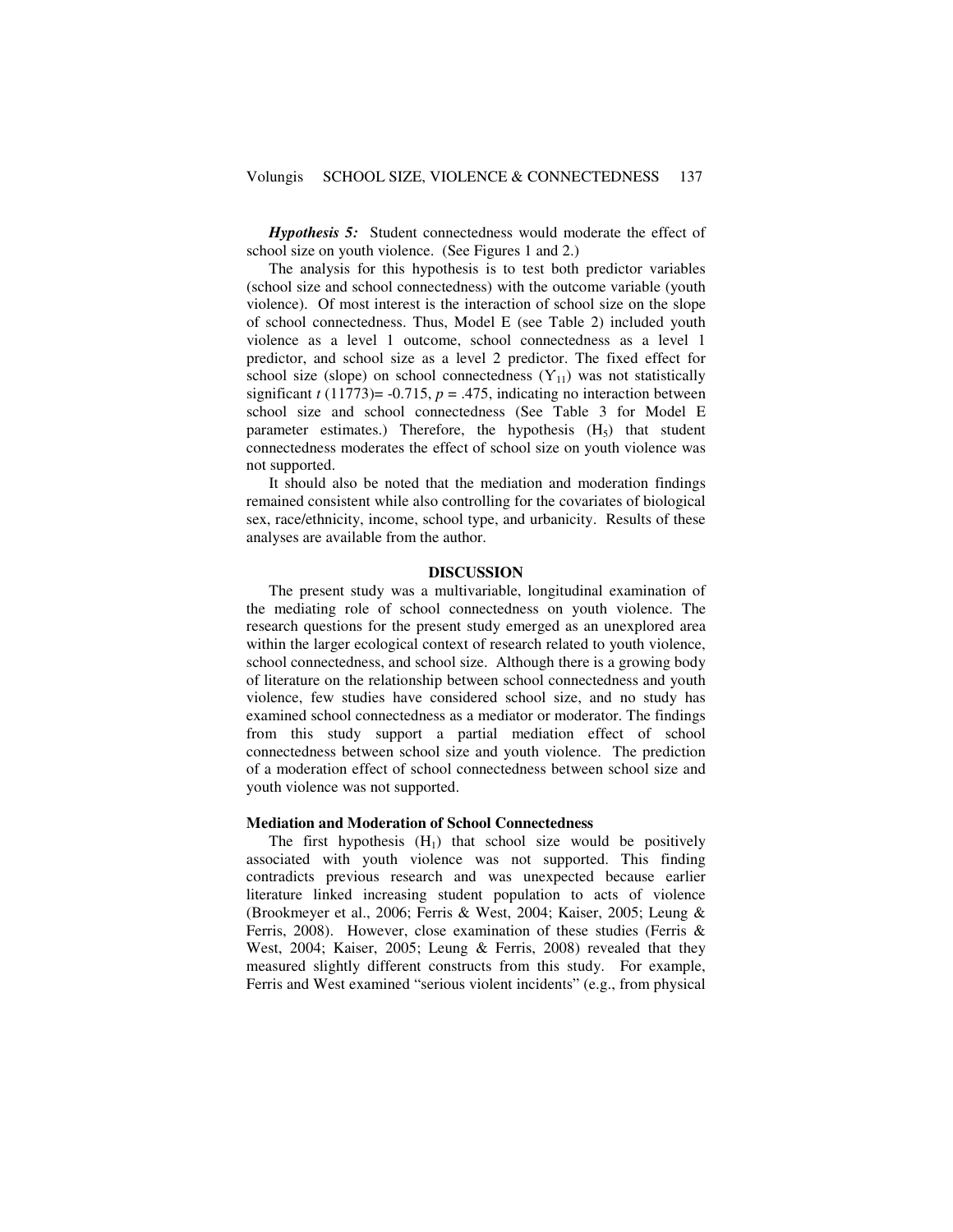altercations to use of guns/knives) and Kaiser's conclusions were largely based on 17 school shootings. Differences in how violence was measured may account for the inconsistent findings.

The second hypothesis  $(H<sub>2</sub>)$  that school size would be inversely associated with school connectedness was supported. This finding suggests that it is increasingly difficult for students to establish quality relationships with teachers and other school personnel as the size of the school increases. This finding was consistent with previous research examining relationships of students with school personnel, including studies examining Add Health data. Although many studies have examined the effects of school size on a variety of outcomes, few have specifically examined the relationship between school size and school connectedness. Before the term "school connectedness" received wide attention in the literature, Bowen et al. (2000) and Fowler and Walberg (1991) both reported school size to be an inverse predictor of what they called "school satisfaction," which was used as a more broad term beyond student-school personnel relationships. Other studies have found the construct of school connectedness to be inversely related to school size (Kearney, 2008; Thompson et al., 2006). Furthermore, two Add Health studies have also found inverse relationships between school connectedness and school size (Crosnoe et al., 2004; McNeely et al., 2002).

The third hypothesis  $(H_{3a}, H_{3b})$  that school connectedness would be inversely associated with youth violence, when controlling for the effects of school size, was supported. It appears that the stronger the relationships students form with teachers and school personnel, the less likely they are to engage in negative, disruptive, aggressive behaviors. This finding was consistent with previous research examining school connectedness and a variety of violence outcomes. When compared to students who are low on school connectedness, students with high levels of school connectedness were less likely to be perpetrators or victims of violence (Smith & Sandhu, 2004; Wilson, 2004). Resnick et al.'s (1997) seminal study of a cross-sectional examination of Add Health data found that students with high levels of school connectedness had an inverse relationship with aggressive behaviors. Other Add Health studies have also found that high levels of school connectedness have a role in preventing youth violence (Brookmeyer et al., 2006; Dornbusch et al., 2001; Franke, 2000; Henrich et al., 2005). Resnick et al.' s (2004) Add Health study found that students reporting high levels of school connectedness at Wave 1, reported lower reports of violent behavior at Wave 2 (one year later). Resnick et al.' study is similar to this study in that it explicitly used longitudinal data to examine school connectedness as a predictor of violence over time. However, the Resnick et al.'s study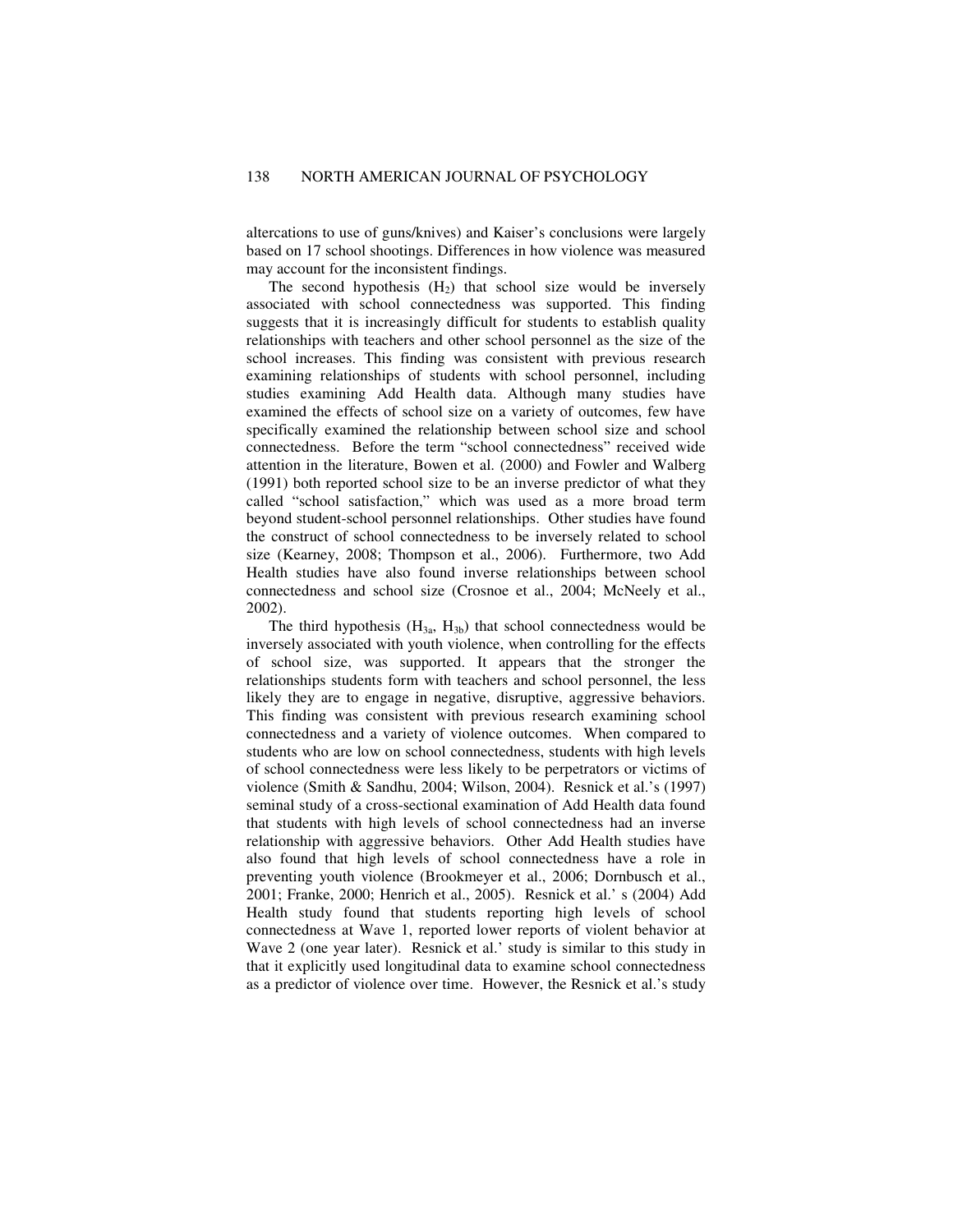used multiple linear regression to analyze the data whereas the present study incorporated hierarchical linear modeling to account for student data being nested within schools.

The hypothesis that school connectedness would partially mediate the effects of school size on youth violence was supported  $(H_4)$ . Baron and Kenny's (1986) mediation four step process was followed and the necessary fixed effects from the models to determine the first three hypotheses were obtained. Overall, there was no relationship between school size and youth violence  $(H_1)$ , but there was a relationship between school connectedness and youth violence  $(H_3)$ , and school size and school connectedness  $(H_2)$ . Furthermore, the relationship between school size and youth violence decreased to almost no effect when school connectedness was controlled.The only connection school size had with youth violence was *through* school connectedness – a mediator. A Sobel Test was also conducted to provide statistical support of a mediation relationship. Therefore, given the results, one can cautiously conclude that school connectedness appears to partially mediate the effects of school size on youth violence.

The hypothesis that school connectedness would moderate the effects of school size on youth violence was not supported  $(H<sub>5</sub>)$ . The fixed interaction effect between school size and school connectedness was not significant. Therefore, school connectedness did not influence the relationship between school size and youth violence.

Overall, the present results indicate that school connectedness is a mediator between school size and youth violence, but does not act as a moderator between these variables. Multiple researchers have called for further examination of school connectedness as a possible mediator/moderator between youth violence and other school variables, including school size (Blum et al., 2002; Crosnoe et al., 2004; Hoagwood, 2000). In one of the few studies to look at school connectedness as a mediator, Loukas et al. (2006) found school connectedness to mediate the relationship between three school climate variables (i.e., perceived friction, perceived cohesion, and overall class satisfaction) and future conduct problems one year later. The findings from Loukas et al. and this current study support the important role of school connectedness "bridging" relationships between other school variables and disruptive/violent behaviors. More specifically, this study demonstrates that school size does not have a direct relationship to youth violence, but school size may have an impact on youth violence through school connectedness.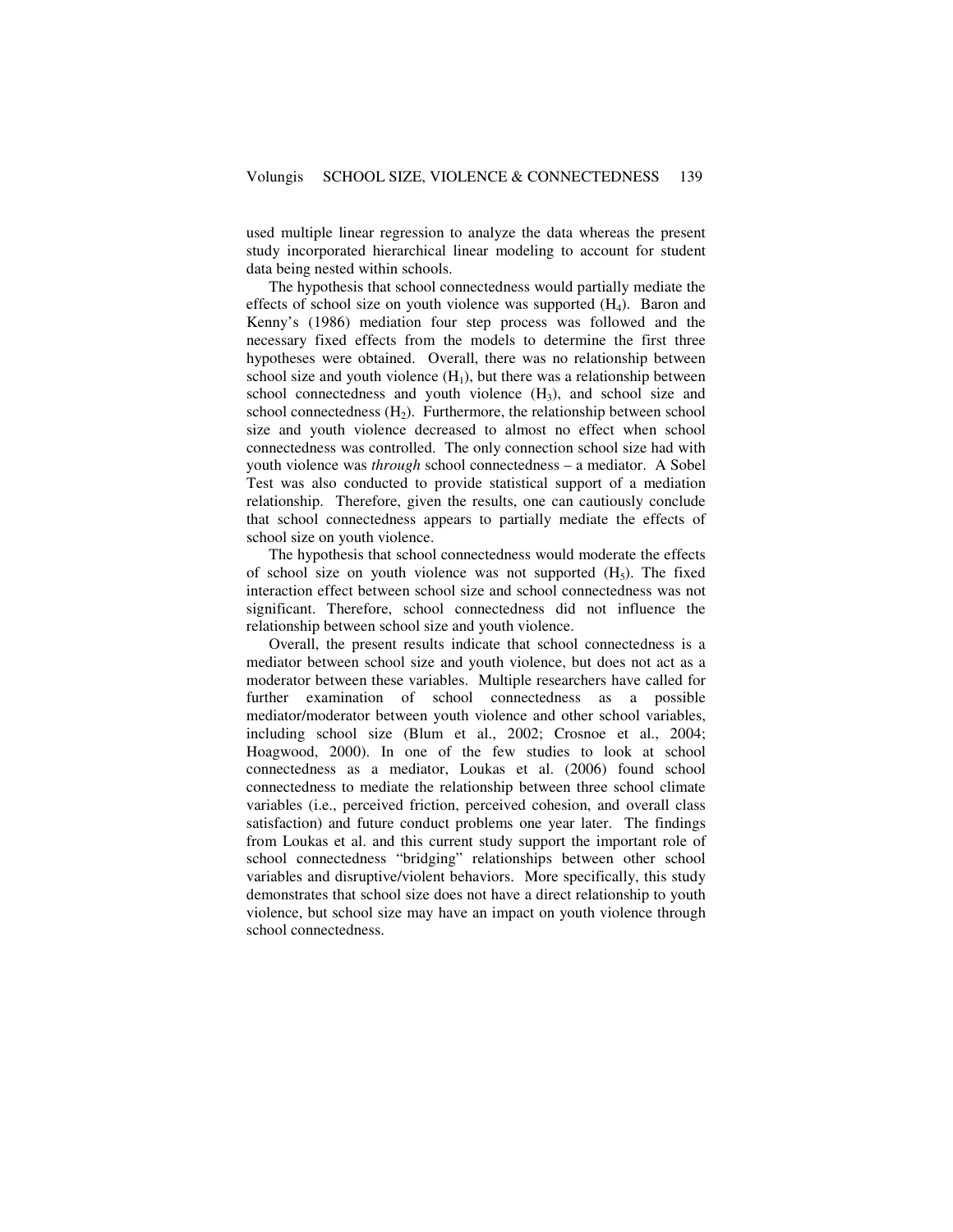#### **Study Limitations**

The use of an existing database like Add Health has many advantages, including use of a nationally representative sample of adolescent students, large sample size, and longitudinal data collection. This study built upon previous research with this database through the use of hierarchical linear modeling [HLM], appropriate weights, and examination of the potential mediating and moderating role of school connectedness. Despite these strengths, this study has some limitations that should be considered when interpreting the results.

One limitation, albeit out of control of the author, is the relatively low frequencies of violence (i.e., 71.7% of students reported zero incidents of violence). Thus, although the questions that assessed violent behavior were rated on a 4-point scale, because of the low occurrence of these behaviors, for the present study these measures were recoded as "*no violent acts* (0) or *one or more violent acts (1)*" (see Dornbusch et al., 2001; Resnick et al., 2004). However, a log-log transformation was performed to adjust for the highly skewed distribution for this variable.

Another limitation relates to the way school size was measured. The Add Health data set categorized school size as small (1-400), medium (401-1000), or large (1001-4000). It is possible that a continuous measure of school size would produce different findings. An alternative measure of school size would have been student-teacher ratio. However, the categorical nature of school size precluded any possible option to transform number of students and number of teachers for each school into a student-teacher ratio construct.

Finally, it is important to note that some students did not participate in the Add Health study. It is possible that there may be differences in perceptions of school connectedness between those students who did not participate to those who did participate. Thus, a student who does not have a positive perception of school may not only have an increased proclivity to avoid attending school, but also not participate in a study that asks about their thoughts and feelings of school and related relationships.

## **Implications for Practice**

The present findings indicate that students' sense of school connectedness, rather than school size, are associated with the occurrence of violence. That is, violent behavior is less likely to occur when youth feel more connected to their school. Students' sense of school connectedness can be influenced by school personnel and policies, which offers opportunities for initiatives to prevent or reduce violence at school and in the community.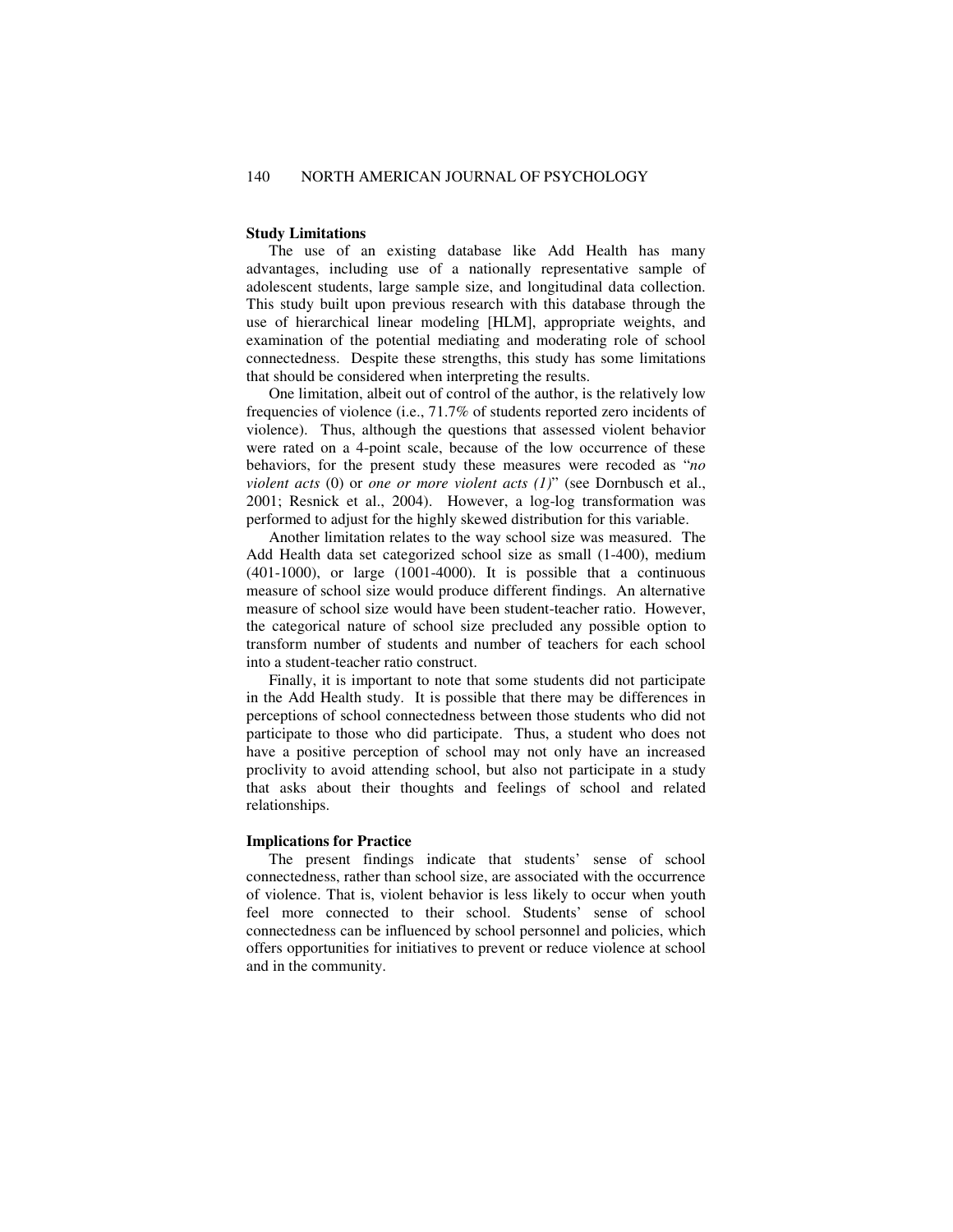Overall, school connectedness appears to be an important domain that can be changed and improved upon through systemic efforts by school counselors and administrators. As alluded to earlier, some researchers believe that the field of violence prevention is evolving toward an ecological perspective (e.g., Centers for Disease Control and Prevention, 2014; Resnick et al., 2004), which will include more concerted efforts to instill programs that foster and facilitate school connectedness.

The findings from this study and other studies (e.g., Brookmeyer et al., 2006; Dornbusch et al., 2001; Franke, 2000; Henrich et al., 2005; Resnick et al., 2004) indicate that improving school personnel's interactions with students may have an effect on increasing levels of students' perceptions of school connectedness and preventing youth violence. Catalano et al. (2004) found that prevention/early intervention efforts that focused on classroom instruction and management and child skill development showed an increase in self-reports of positive school climate and reducing school behavioral problems, six and nine years after the intervention. School counselors and administrators can have a role in improving relationships between students and school personnel through teacher education and basic relational skill development. In fact, specific school-based programs that target increasing school connectedness are now being successfully implemented (e.g., Chapman, et al., 2013; Lapan, et al., 2014). Fostering strengths, providing hope, responding to bullying, and instilling personal insight are some recommended avenues to foster student connectedness between students and teachers. (e.g., Bonny et al., 2000; Ericson, 2001; Ozer, 2005; Shochet et al., 2006). One avenue that is gaining increasing attention as a vital component of student-teacher relationships is student self-reports of being treated with dignity and respect by their teachers (Daniels et al., 2010). These approaches seem to cultivate a sense of fitting in, or belonging, rather than feeling rejected.

# **Recommendations for Future Research**

To date, many of the studies cited in this paper used multiple regression, or other variations, when examining relationships of students nested within a school setting. However, hierarchical linear modeling (HLM) is most appropriate for multi-level research questions, including school-based clustering (i.e., nested data) of Add Health data where observations within schools are not independent. In fact, Add Heath specifically recommends the use of HLM for such analyses in order to account for effects on estimates of totals, estimates of ratios, and estimates of variances, standard errors, and confidence intervals (Harris et al., 2009). Simply stated, not using HLM analyses with nested data can result in inaccurate hypothesis testing.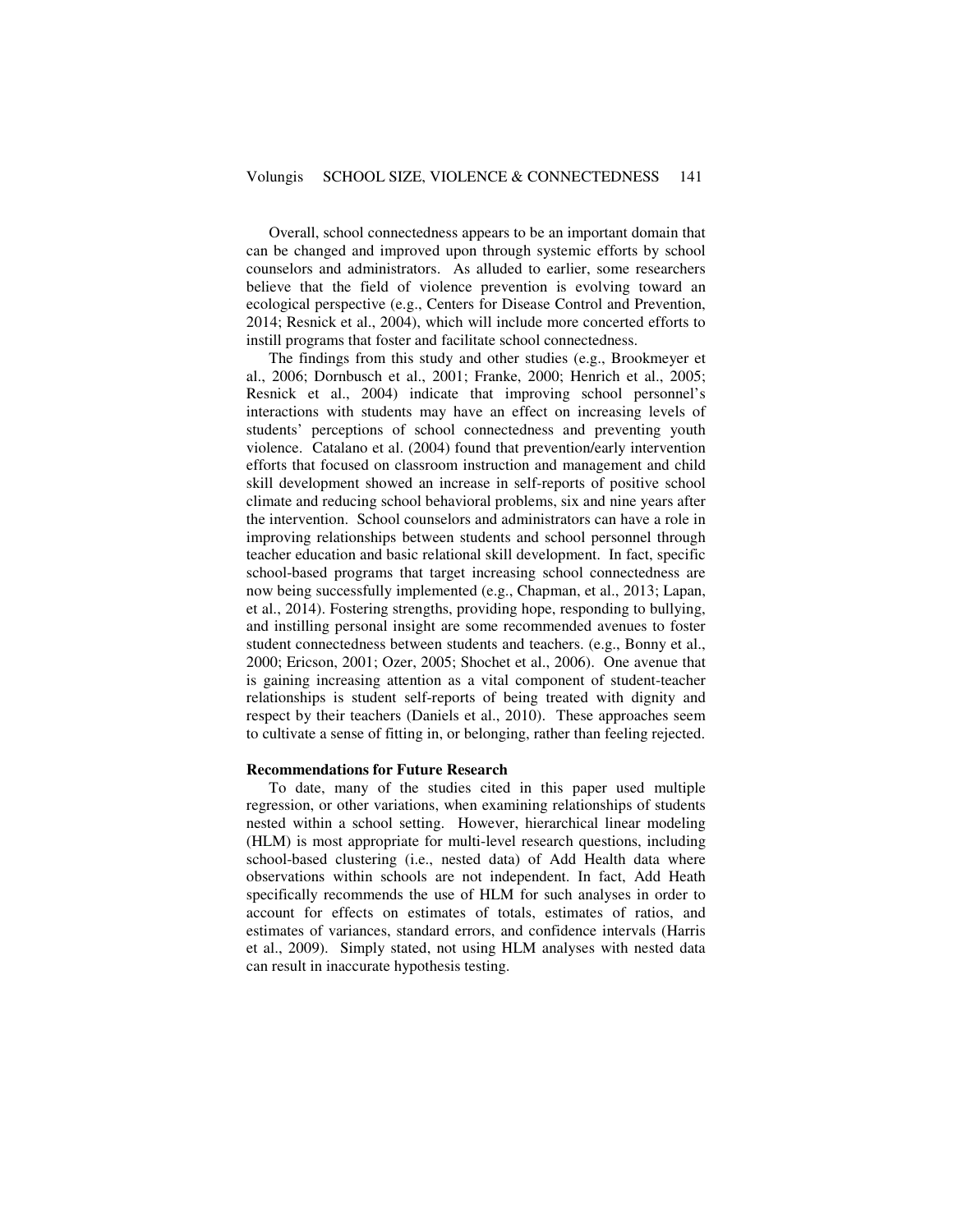Some of the previous studies in this literature domain using Add Health data either neglected to incorporate sampling weights, or did not explicitly mention the use of weights. It is important to use the appropriate weight to the corresponding research design and included Waves in order to assure a nationally representative sample with unbiased population estimates and standard errors. Not using weights when necessary limits the generalizability of the findings.

In the current study, school connectedness was measured as a global relationship between students and teachers/school personnel, and sometimes peers. Although this approach has shown to be effective in measuring school connectedness and determining relationships with other variables, measuring levels of connectedness more specifically may provide clearer outcomes. For example, preventative efforts may be given clearer direction by distinguishing from connectedness with teachers, peers, and even learning (McNeely & Falci, 2004). An overarching level of school connectedness can still be measured, but also include different levels of connectedness subtypes. Research on specific identification of connectedness subtypes could provide insight to mental health professionals as to the target areas in need of more development and consultation.

As this present study demonstrated, the role of school size and school connectedness are interconnected, which has provided added insight into further areas of research and expanded practice options for school counselors and other professionals within school settings. However, testing of this study's mediational and moderator models is by no means exhaustive. There certainly is room for future research to consider alternative mediator/moderator models, including variables beside school connectedness and alternative social ecologies (e.g., neighborhood risk factors). Overall, further examination of such contextual relationships appears to have promise in further expanding effective preventative approaches to youth violence both in schools and the community.

# **REFERENCES**

- Baron, R. M., & Kenny, D. A. (1986). The moderator-mediator variable distinction in social psychological research: Conceptual, strategic, and statistical considerations. *Journal of Personality and Social Psychology, 51,* 1173-1182.
- Blum, R. W., McNeely, C. A., & Rinehart, P. M. (2002). Improving the odds: The untapped power of schools to improve the health of teens. Minneapolis, MN: Center for Adolescent Health and Development, University of Minnesota.
- Bonny, A. E., Britto, M. T., Klostermann, B. K., Hornung, R. W., & Slap, G. B. (2000). School disconnectedness: Identifying adolescents at risk. *Pediatrics, 106*, 1017-1021.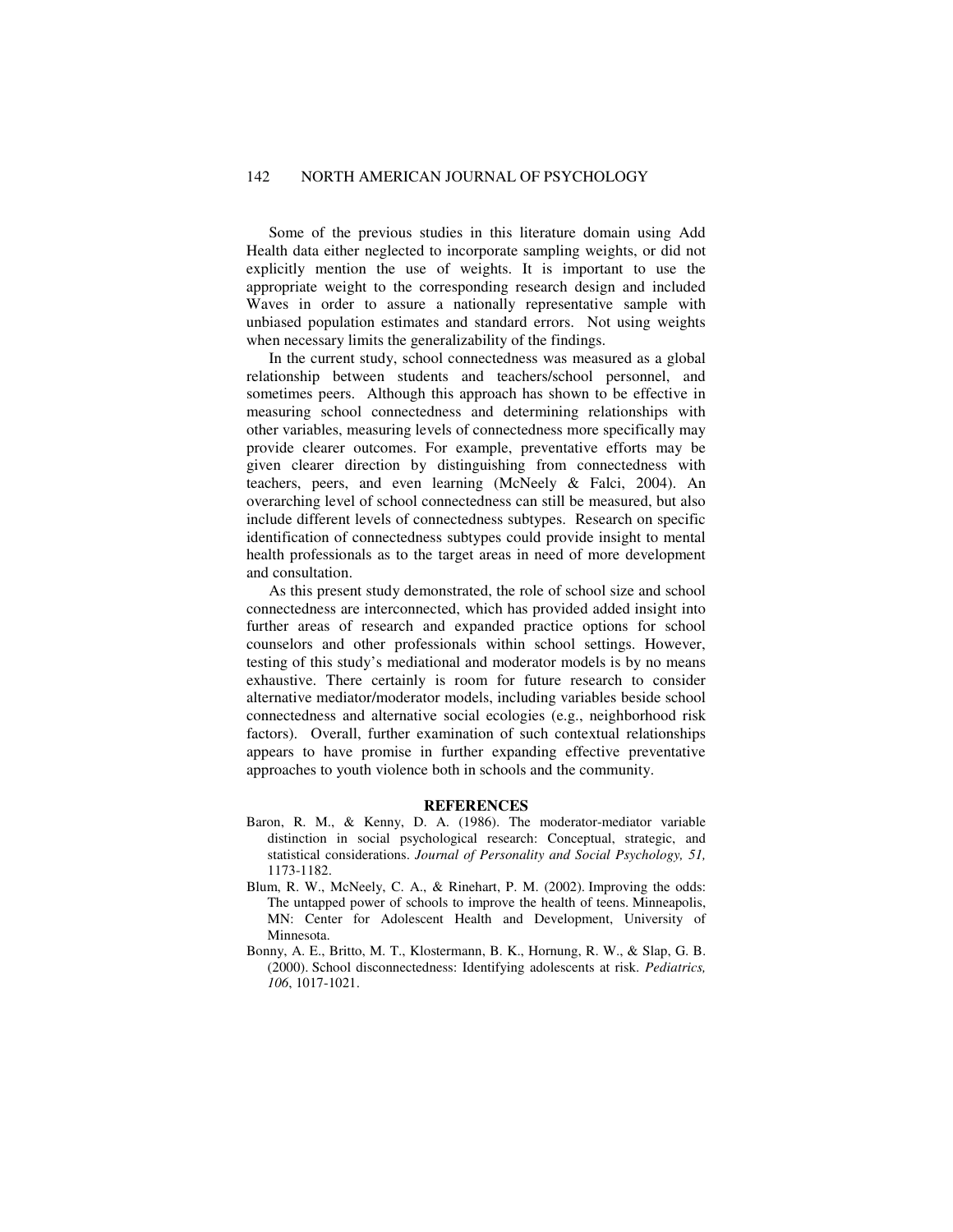- Bowen, G. L., Bowen, N. K., & Richman, J. M. (2000). School size and middle school students' perceptions of the school environment. *Social Work in Education, 22,* 69-82.
- Brookmeyer, K. A., Fanti, K. A., & Henrich, C. C. (2006). Schools, parents, and youth violence: A multilevel, ecological analysis. *Journal of Clinical Child and Adolescent Psychology, 35,* 504-514.
- Catalano, R. F., Haggerty, K. P., Oesterle, S., Fleming, C. B., & Hawkins, J. D. (2004). The importance of bonding to school for healthy development: Findings from the social development research group. *Journal of School Health, 74,* 252-261.
- Centers for Disease Control and Prevention. (2014). Youth risk behavior surveillance – United States, 2013. *Morbidity and Mortality Weekly Report, 63*(4), 1-168.
- Chapman, R. L., Buckley, L., Sheehan, M. C., & Shochet, I. M. (2013). Schoolbased programs for increasing connectedness and reducing risk behavior: A systematic review. *Educational Psychology Review, 25,* 95-114.
- Chapman, R. L., Buckley, L., Sheehan, M. C., Shochet, I. M., & Romaniuk, M. (2011). The impact of school connectedness on violent behavior, transport risk-taking behavior, and associated injuries in adolescence. *Journal of School Psychology, 49,* 399-410.
- Cotton, K. C. (1996). *School size, school climate, and student performance.* Close-up #20. Portland, OR: Northwest Regional Education Laboratory.
- Crosnoe, R., Johnson, M. K., & Elder, G. H. (2004). School size and the interpersonal side of education: An examination of race/ethnicity and organizational context. *Social Science Quarterly, 85,* 1259-1274.
- Daniels, J. A., Volungis, A., Pshenishny, E., Gandhi, P., Winkler, A., Cramer, D. P. et al. (2010). A qualitative investigation of averted school rampages. *The Counseling Psychologist, 38,* 69-95.
- Davison, M. L., Kwak, N., Seo, Y. S., & Choi, J. (2002). Using hierarchical linear models to examine moderator effects: Person-by-organization interactions. *Organizational Research Methods, 5,* 231-254.
- Dornbusch, S. M., Erickson, K. G., Laird, J., & Wong, C. A. (2001). The relation of family and school attachment to adolescent deviance in diverse groups and communities. *Journal of Adolescent Research, 16,* 296-422.
- Ericson, N. (2001). *Addressing the problem of juvenile bullying.* OJJDP Fact Sheet #27. U. S. Department of Justice, Office of Justice Programs, Office of Juvenile Justice and Delinquency Prevention: Washington, DC: U.S. Government Printing Office.
- Federal Bureau of Investigation. (2013). *Uniform crime reports for the United States.* Washington, DC: U.S. Government Printing Office.
- Ferris, J. S., & West, E. G. (2004). Economies of scale, school violence and the optimal size of schools. *Applied Economics, 36,* 1677-1684.
- Fowler, W. J., & Walberg, H. J. (1991). School size, characteristics, and outcomes. *Educational Evaluation and Policy Analysis, 13,* 189-202.
- Franke, T. M. (2000). The role of attachment as a protective factor in adolescent violent behavior. *Adolescent and Family Health, 1,* 40-57.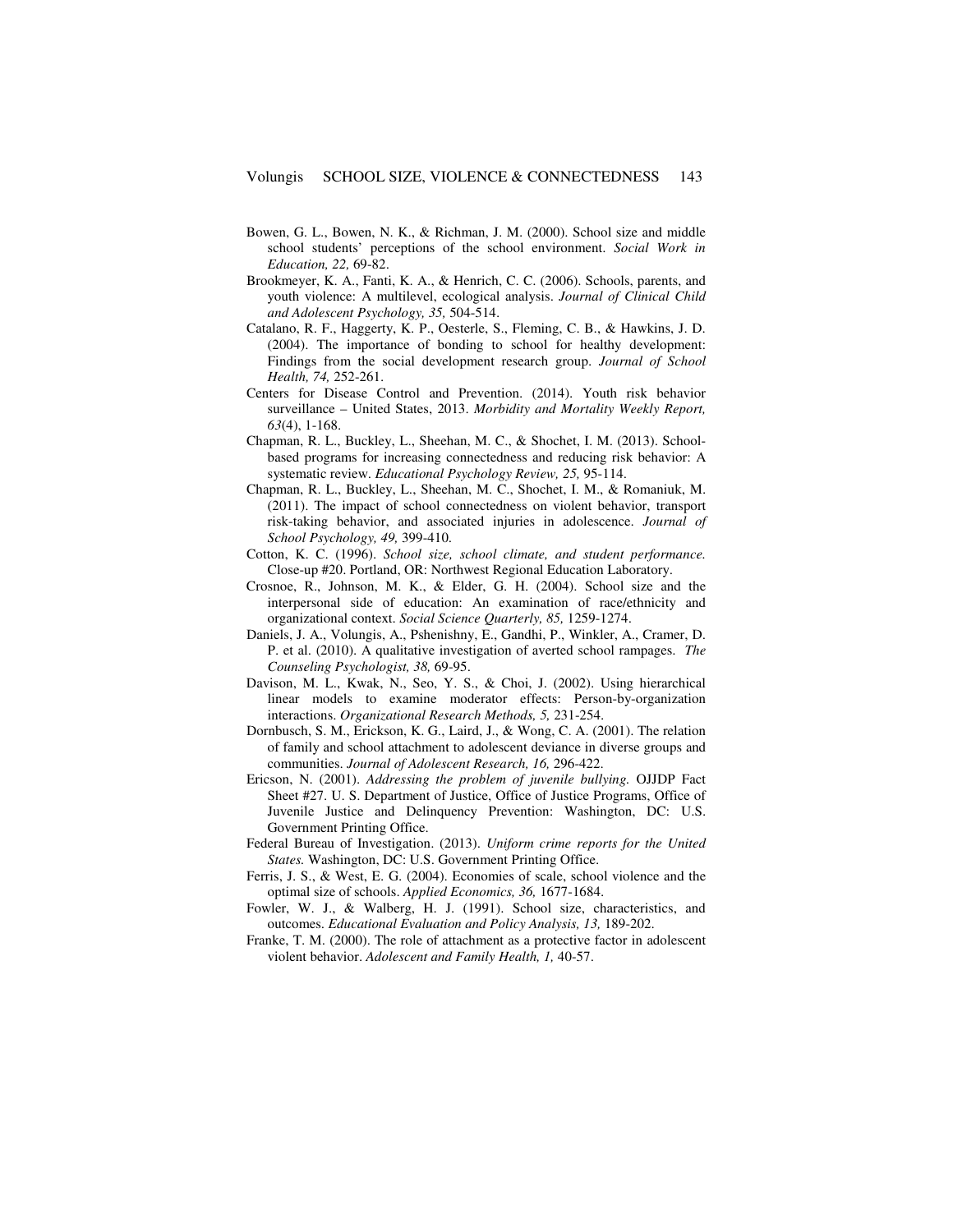- Frazier, P. S., Barron, K. E., & Tix, A. P. (2004). Testing moderator and mediator effects in counseling psychology. *Journal of Counseling Psychology, 51,* 115- 134.
- Furlong, M., & Morrison, G. (2000). The school in school violence: Definitions and facts. *Journal of Emotional and Behavioral Disorders, 8,* 71-80.
- Galletti, S. (1999). School size counts. *Education Digest, 64(9),* 15-17.
- Hammond, W. R., Haegerich, T. M., & Saul, J. (2009). The public health approach to youth violence and child maltreatment prevention at the Centers for Disease Control and Prevention. *Psychological Science, 6,* 253-263.
- Harris, K. M., Halpern, C. T., Whistsel, E., Hussey, J., Tabor, J., Entzel, P., et al. (2009). *The National Longitudinal Study of Adolescent Health: Research design.* Retrieved October 27, 2013, from http://www.cpc.unc.edu/ projects/ addhealth/design.
- Hawkins, J. D., Herrenkohl, T. I., Farrington, D. P., Brewer, D., Catalano, R. F., Harachi, T. W. et al. (2000). Predictors of youth violence. *Juvenile Justice Bulletin.* Washington, DC: U.S. Department of Justice, Office of Juvenile Justice and Delinquency Prevention.
- Henrich, C. C., Brookmeyer, K. A., & Shahar, G. (2005). Weapon violence in adolescence: Parent and school connectedness as protective factors. *Journal of Adolescent Health, 37,* 306-312.
- Hoagwood, K. (2000). Research on youth violence: Progress by replacement, not addition. *Journal of Emotional and Behavioral Disorders, 8,* 67-70.
- Jones, J. T., Toma, E. F., & Zimmer, R. W. (2008). School attendance and district school size. *Economics of Education Review, 27,* 140-148.
- Joyce, H. D., & Early, T. J. (2014). The impact of school connectedness and teacher support on depressive symptoms in adolescents: A multilevel analysis. *Children and Youth Services Review, 39,* 101-107.
- Kaiser, D. A. (2005). School shootings, high school size, and neurobiological considerations. *Journal of Neurotherapy, 9,* 101-115.
- Kearney, C. A. (2008). School absenteeism and school refusal behavior in youth: A contemporary review. *Clinical Psychology Review, 28,* 451-471.
- Kia-Keating, M., & Ellis, B. H. (2007). Belonging and connection to school in resettlement: Young refugees, school belonging, and psychosocial adjustment. *Clinical Child Psychology and Psychiatry, 12,* 29-43.
- Krull, J. L., & MacKinnon, D. P. (1999). Multilevel mediation modeling in group-based intervention studies. *Evaluation Review, 23,* 418-444.
- Krull, J. L., & MacKinnon, D. P. (2001). Multilevel modeling of individual and group level mediated effects. *Multivariate Behavioral Research, 36,* 249-277.
- Lapan, R. T., Wells, R., Petersen, J., & McCann, L. A. (2014). Stand tall to protect students: School counselors strengthening school connectedness. *Journal of Counseling and Development, 92,* 304-315.
- Leung, A., & Ferris, J. S. (2008). School size and youth violence. *Journal of Economic Behavior & Organization, 65,* 318-333.
- Lindsay, P. (1982). The effect of high school size on student participation, satisfaction, and attendance. *Educational Evaluation and Policy Analysis, 4,* 57-65.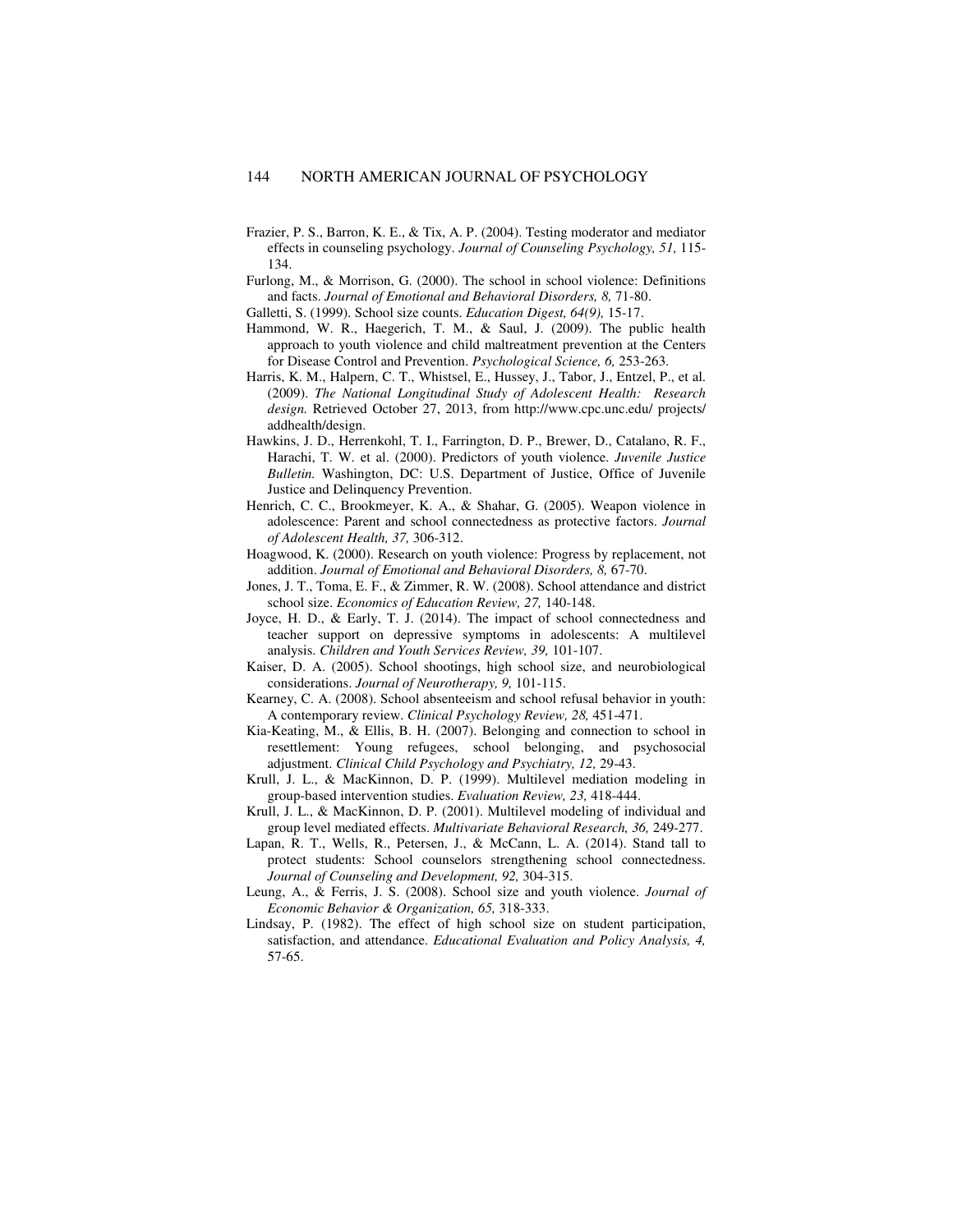- Loukas, A., Suzuki, R., & Horton, K. D. (2006). Examining school connectedness as a mediator of school climate effects. *Journal of Research on Adolescence, 16,* 491-502.
- Ludwig, K. A., & Warren, J. S. (2009). Community violence, school-related protective factors, and psychosocial outcomes in urban youth. *Psychology in the Schools, 46,* 1061-1073.
- MacKinnon, D. P., Lockwood, C. M., Hoffman, J. M., West, S. G., & Sheets, V. (2002). A comparison of methods to test mediation and other intervening variable effects. *Psychological Methods, 7,* 83-104.
- McNeely, C. A., & Falci, C. (2004). School connectedness and the transition into and out of health-risk behavior among adolescents: A comparison of social belonging and teacher support. *Journal of School Health, 74,* 284-292.
- McNeely, C. A., Nonnemaker, J. M., & Blum, R. W. (2002). Promoting school connectedness: Evidence from the national longitudinal study of adolescent health. *Journal of School Health, 72,* 138-146.
- Miller, G. E., Breham, K., & Whitehouse, S. (1998). Reconceptualizing schoolbased prevention for antisocial behavior within a resiliency framework. *School Psychology Review, 27,* 364-379.
- Modzeleski, W., Feucht, T., Rand, M., Hall, J. E., Simon, T. R., Butler, L. et al. (2008). School-associated student homicides: United States, 1992-2006. *Morbidity and Mortality Weekly Report, 57(2),* 33-36. Atlanta, GA: U. S. Department of Health & Human Services, Centers for Disease Control and Prevention.
- O'Donnell, J., Hawkins, J. D., & Abbott, R. D. (1995). Predicting serious delinquency and substance use among aggressive boys. *Journal of Consulting and Clinical Psychology, 63,* 529-537.
- Osofsky, J. D., Werers, S., Hann, D. M., & Fick, A. C. (1993). Chronic community violence: What is happening to our children? *Psychiatry, 56,* 36- 45.
- Ozer, E. J. (2005). The impact of violence on urban adolescents: Longitudinal effects of perceived school connection and family support. *Journal of Adolescent Research, 20,* 167-192.
- Pastore, A. L., & Maguire, K. (Eds.). (2002). *Sourcebook of criminal justice statistics 2001.* Washington, DC: U.S. Department of Justice.
- Pittman, R. B., & Haughwout, P. (1987). Influence of high school size on dropout rate. *Educational Evaluation and Policy Analysis, 9,* 337-343.
- Ready, D. D., Lee, V. E., & Welner, K. G. (2004). Educational equity and school structure: School size, overcrowding, and schools-within-schools. *Teachers College Record, 106,* 1989-2014.
- Raudenbush, S. & Bryk. A. (2002). *Hierarchical linear models: Applications and data analysis methods* (2<sup>nd</sup> ed.). Thousand Oaks, CA: Sage Publications.
- Raudenbush, S., Bryk, A., Cheong, Y. F., Congdon, R., & du Toit, M. (2004). *HLM 6: Hierarchical linear and nonlinear modeling.* Lincolnwood, IL: Scientific Software International, Inc.
- Resnick, M. D., Bearman, P. S., Blum, R. W., Bauman, K. E., Harris, K. M., Jones, J., et al. (1997). Protecting adolescent from harm: Findings from the national longitudinal study on adolescent health. *Journal of the American Medical Association, 278,* 823-832.